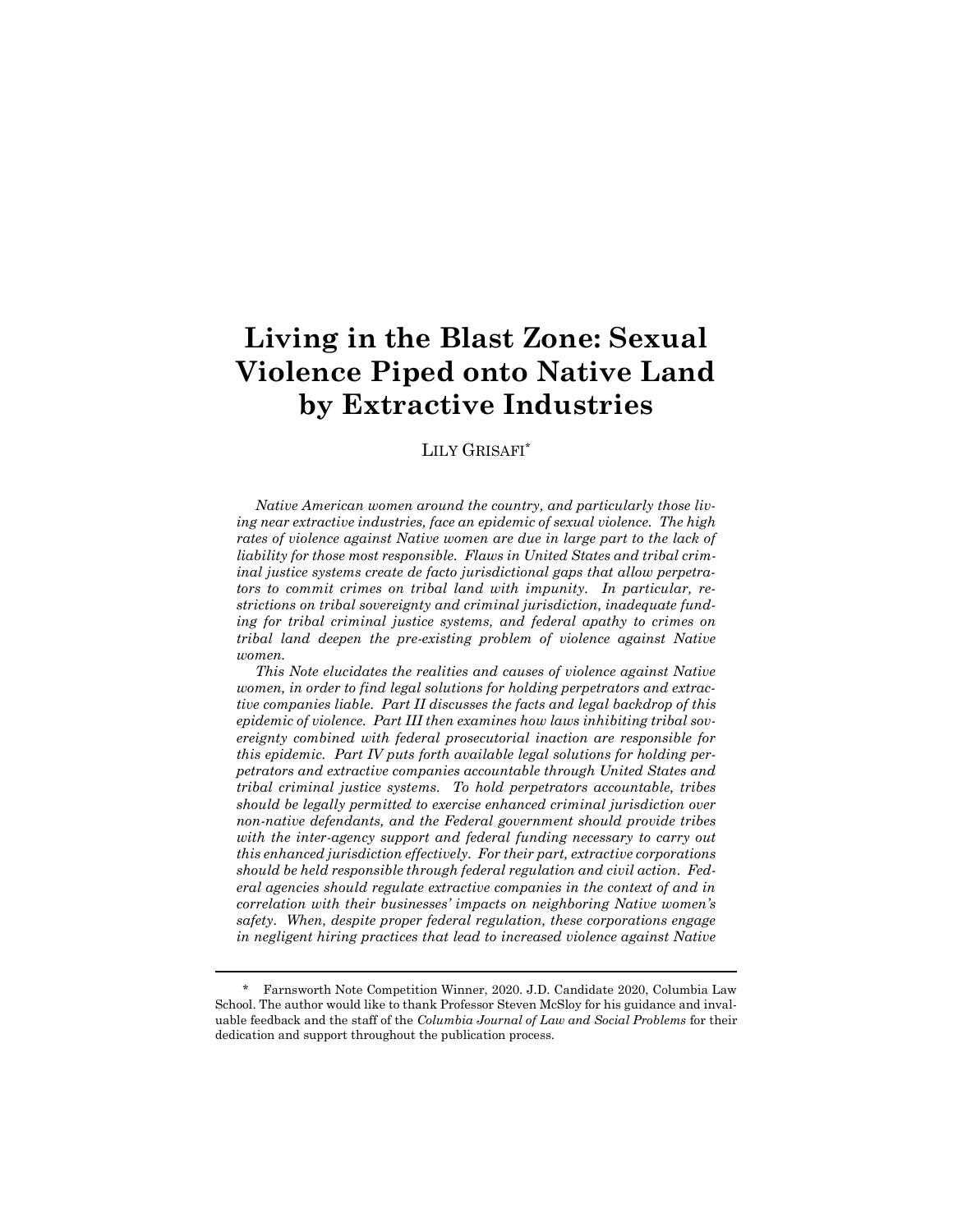*women, the corporations should be held civilly liable for public nuisance in state and tribal court.*

# I. INTRODUCTION

Diane Millich, a Native woman living on the Southern Ute Reservation in Colorado, faced years of domestic violence at the hands of her white male partner.<sup>1</sup> The Southern Ute Tribal Police could not intervene because they lack criminal jurisdiction over non-native people.<sup>2</sup> The La Plata County sheriff was equally powerless to arrest Millich's partner because the violence took place on tribal land.<sup>3</sup> This crime fell under federal criminal jurisdiction, as do all crimes committed on tribal land that involve non-native people,<sup>4</sup> but the federal government declined to intervene.<sup>5</sup> On one occasion after beating Millich, her partner called the county sheriff himself to taunt Millich and prove to her that law enforcement could not protect her.<sup>6</sup> Millich's partner was finally arrested after he opened fire in her office at the Bureau of Land Management; however, law enforcement first took the time to measure the distance between the barrel of the gun and the point of bullet impact to determine whether the crime occurred on land under state law enforcement jurisdiction.<sup>7</sup>

This jurisdictional loophole, which prevents prosecution of nonnative people who commit crimes on native land, is one of the primary reasons why Native women are five times more likely to experience interracial domestic violence than white women in the United States.<sup>8</sup> The dangers of this jurisdictional gap are

<sup>1.</sup> *See* Jonathan Weisman, *Measure to Protect Women Stuck on Tribal Land Issue*, N.Y. TIMES (Feb. 10, 2013), https://www.nytimes.com/2013/02/11/us/politics/violenceagainst-women-act-held-up-by-tribal-land-issue.html [https://perma.cc/9QFP-UKKK].

<sup>2.</sup> *See id.*

<sup>3.</sup> *See id.*

<sup>4.</sup> *See* General Crimes Act, 18 U.S.C. § 1152 (2018) ("[T]he general laws of the United States as to the punishment of offenses committed . . . shall extend to the Indian Country. This section shall not extend to offenses committed by one Indian against the person or property of another Indian[.]").

<sup>5.</sup> *See* Weisman, *supra* note 1.

<sup>6.</sup> *See id.*

<sup>7.</sup> *See id.*

<sup>8.</sup> NAT'L CONG. OF AM. INDIANS POL'Y RES. CTR., RESEARCH POLICY UPDATE: VIOLENCE AGAINST AMERICAN INDIAN AND ALASKA NATIVE WOMEN 2 (Feb. 2018), http://www.ncai.org/policy-research-center/research-data/prc-publications/VAWA\_Data\_ Brief\_\_FINAL\_2\_1\_2018.pdf [https://perma.cc/9V2D-LWUN].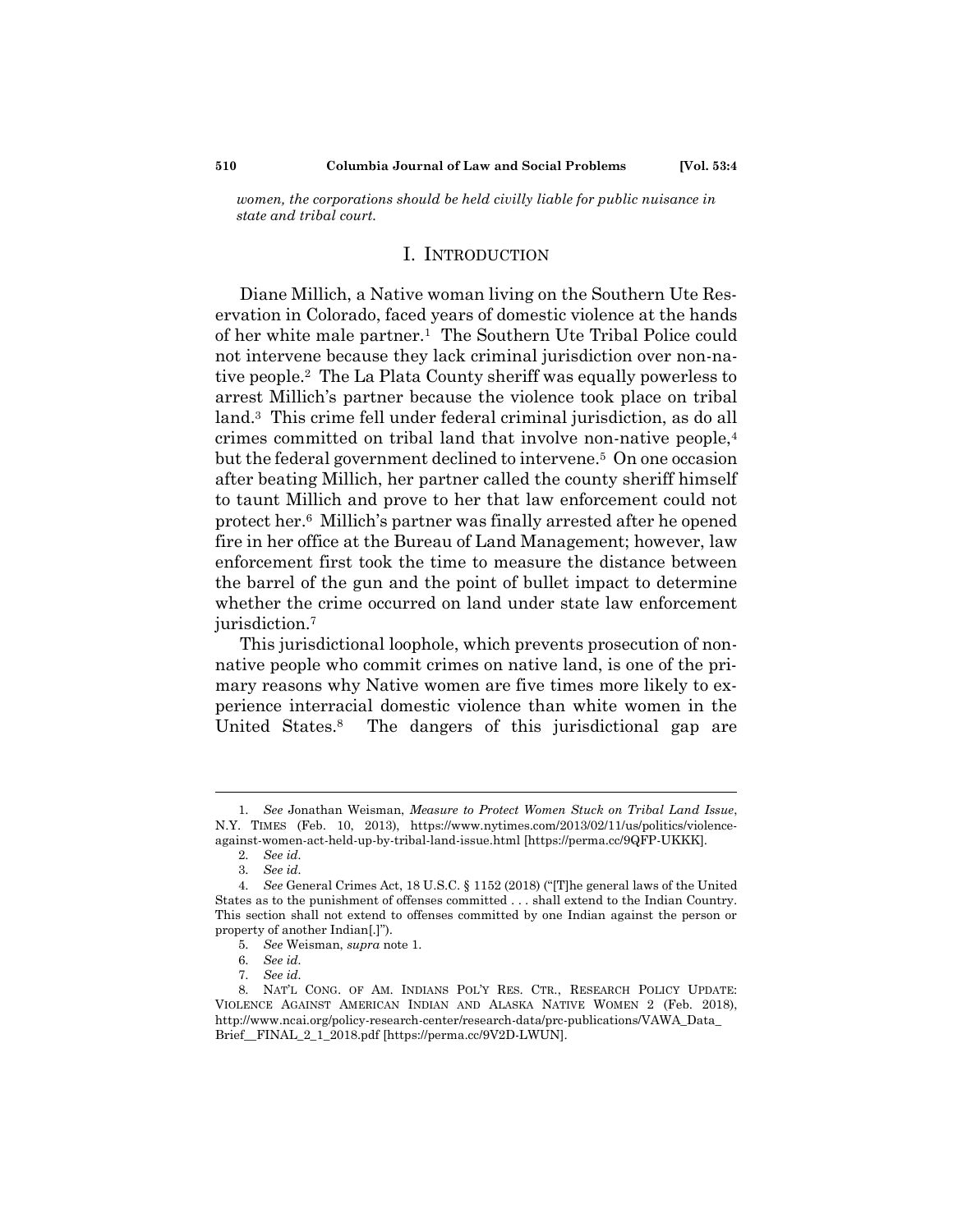compounded on reservations near extractive industries,<sup>9</sup> which bring with them thousands of transient, single men — who at times outnumber the women twenty to one<sup>10</sup> — with stressful, high-paying jobs and no connection to the community.<sup>11</sup> This gap in the criminal justice system is especially problematic as, from the outset, Native women are at heightened risk of sexual violence due

<sup>9.</sup> "Extractive industries" refers to industries extracting raw materials from the earth for consumer use. Examples of extractive industries relevant to this Note include industries engaged in oil extraction, gas extraction, and mineral mining.

<sup>10.</sup> *See* Aryn Baker, *She Survived Sex Trafficking. Now She Wants to Show Other Women a Way Out*, TIME, (Jan. 17, 2019), https://time.com/longform/windie-jo-lazenko-sextrafficking-survivor/ [https://perma.cc/MC5X-9HLE].

<sup>11.</sup> *See* Jude Sheerin & Anna Bressanin, *North Dakota Oil Boom: American Dream on Ice*, BBC NEWS (Mar. 12, 2014), https://www.bbc.com/news/magazine-25983917 [https://perma.cc/LF7C-KA8Y]. The social isolation, depression, heavy alcohol and drug use, and poor neighborhood cohesion often found in the temporary "man camp" settlements have all been linked to heightened risks of intimate partner violence. *See* CTRS. FOR DISEASE CON. AND PREVENTION, *Violence Prevention: Risk and Protective Factors*, https://www.cdc.gov/violenceprevention/intimatepartnerviolence/riskprotectivefac-

tors.html [https://perma.cc/QVX8-8WCD] (last visited Apr. 8, 2020); *see also* Lori Fox, *'Man Camps' May be a Threat to Yukon Indigenous Women and Girls, Say Advocates*, YUKON NEWS (July 4, 2019), https://www.yukon-news.com/news/man-camps-may-be-a-threat-toyukon-indigenous-women-and-girls-say-advocates [https://perma.cc/84SR-JQAZ] ("The [Missing and Murdered Indigenous Women and Girls] report cites a document by Amnesty International on the subject which found that, 'a highly stressful environment, physical isolation, and the drug and alcohol abuse at some camps all create an environment that can be unsafe for women.' Secondly, the rotational work cycle often employed in mining camps disrupts normal social and family patterns."); Garet Bleir & Anya Zoledziowski, *Murdered and Missing Native American Women Challenge Police and Court*, CTR. FOR PUB. INTEGRITY (Aug. 27, 2018), https://publicintegrity.org/politics/murdered-and-missing-native-americanwomen-challenge-police-and-courts [https://perma.cc/7NQ3-J3GZ] (Oil worker Chris Martinez called the man camps "indescribable," stating that "there are shootings, stabbings, rapes, fights, extreme amounts of drugs, alcohol." Martinez pointed to the unique circumstances of the man camps as a source of the violence, stating that "[w]hen you work 12 to 16 hours a day and you're away from your family, and you have all this money, and you go home, that's when they start making those decisions and it's bad, it's really bad.").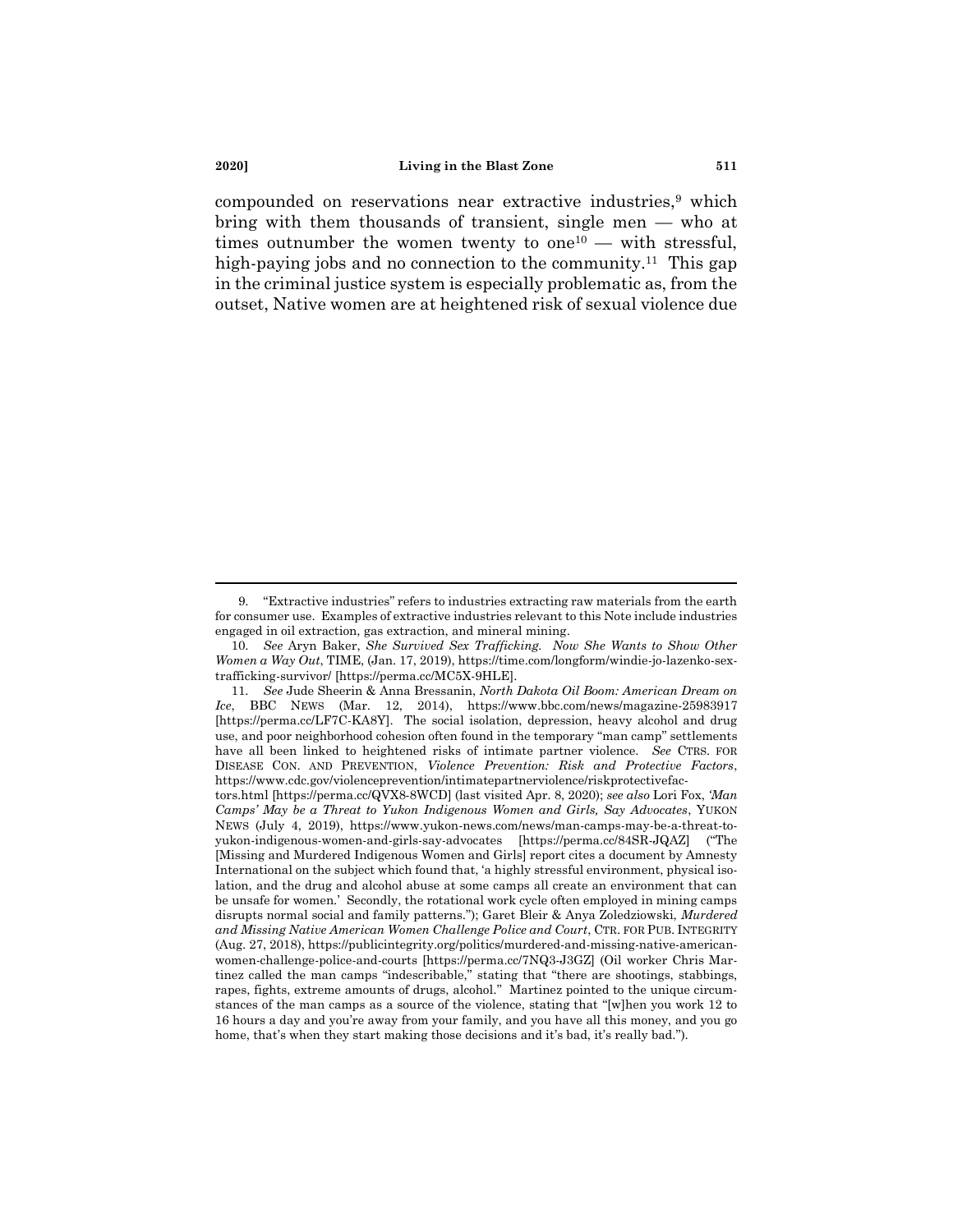to systematic racism and misogyny, $12$  inherited cultural trauma, and resulting poverty.<sup>13</sup>

For the Mandan, Hidatsa, and Arikara Nation of the Fort Berthold Reserve and the Assiniboine and Sioux Tribes of the Fort Peck Reserve, both of which are located on top of the oil-rich Bakken Formation,<sup>14</sup> violence related to extractive industries has been a reality for more than a decade.<sup>15</sup> The population in towns surrounding the Bakken Formation doubled with the oil boom,  $16$ as temporary housing developments near reservation land filled with tens of thousands of transient workers hired without comprehensive background checks.<sup>17</sup> Crime rates in the area similarly skyrocketed.<sup>18</sup> For example, in the region of North Dakota that encompasses the Bakken Formation, violent crime rose by 121% after the extraction of the formation began.<sup>19</sup> Strikingly, rates of

Lucchesi shared that she was raped by a non-native man who compared her to Pocahontas. *See* Bleir & Zoledziowski, *supra* note 11. A different non-native man followed Lucchesi and her Native female friend, insisting that they have sex with him for fifty dollars. *See id.*  Lucchesi said that the man screamed at the women that fifty dollars is "a lot for Indian girls, you're not even worth that much." *Id.* The women were only able to escape this man because Lucchesi's friend had a baseball bat in her car. *See id.* 

Lucchesi attributes these instances of sexual violence in part to living "in a society where portrayals of indigenous women are often as victims of violence or hypersexualized, . . . [so] it's easy to see us in real life as women who are easy to victimize." *Id.*

13. *See* Alexia Fernández Campbell, *How America's Past Shapes Native Americans' Present*, ATLANTIC (Oct. 12, 2016), https://www.theatlantic.com/business/archive/2016/10/ native-americans-minneapolis/503441 [https://perma.cc/B7P9-E3Q3].

14. The Bakken Formation is a 200,000 square mile region straddling the Montana-North Dakota state line. *See* Bleir & Zoledziowski, *supra* note 11.

17. *See* Bleir & Zoledziowski, *supra* note 11.

18. *See* Rick Ruddell et al., *Drilling Down: An Examination of the Boom-Crime Relationship in Resource Based Boom Counties*, 15 W. CRIMINOLOGY REV. 3, 5 (2014).

19. Sari Horwitz, *Dark Side of the Boom*, WASH. POST (Sept. 28, 2014), https://www.washingtonpost.com/sf/national/2014/09/28/dark-side-of-the-boom/

?utm\_term=.97993f2944ad [https://perma.cc/DH22-ZAVX].

<sup>12.</sup> A study by Professor Cheryl Bennett of Arizona State University examined the use of racist slurs during sexual assaults of indigenous women. *See* Bleir & Zoledziowski, *supra*  note 11. Professor Bennett concluded that these assaults should largely be considered hate crimes. *Id.* 

Annita Lucchesi, a Cheyenne woman and doctoral candidate at the University of Arizona, whose work includes creating a database of over 2600 cases of missing and murdered indigenous women in North America, shared her own first-hand accounts of racially motivated sexual violence. *See id.*; Annita Lucchesi, *About Annita Lucchesi*, (2017), https://www.annitalucchesi.com/about-1 [https://perma.cc/YM3P-L6RE]; Tom Kertscher, *Hearing the Whispers*, WASHINGTON STATE MAGAZINE, (last visited Apr. 19, 2020), https://magazine.wsu.edu/2019/04/28/hearing-the-whispers/ [https://perma.cc/J26N-KVPR].

<sup>15.</sup> *Id.*

<sup>16.</sup> The oil boom took place from 2006 to 2014. *See* Fox, *supra* note 11; *see also* Bleir & Zoledziowski, *supra* note 11; John Mcchesney, *Oil Boom Puts Strain on North Dakota Towns*, NPR, (Dec. 2, 2011), https://www.npr.org/2011/12/02/142695152/oil-boom-putsstrain-on-north-dakota-towns [https://perma.cc/GAV6-SB94].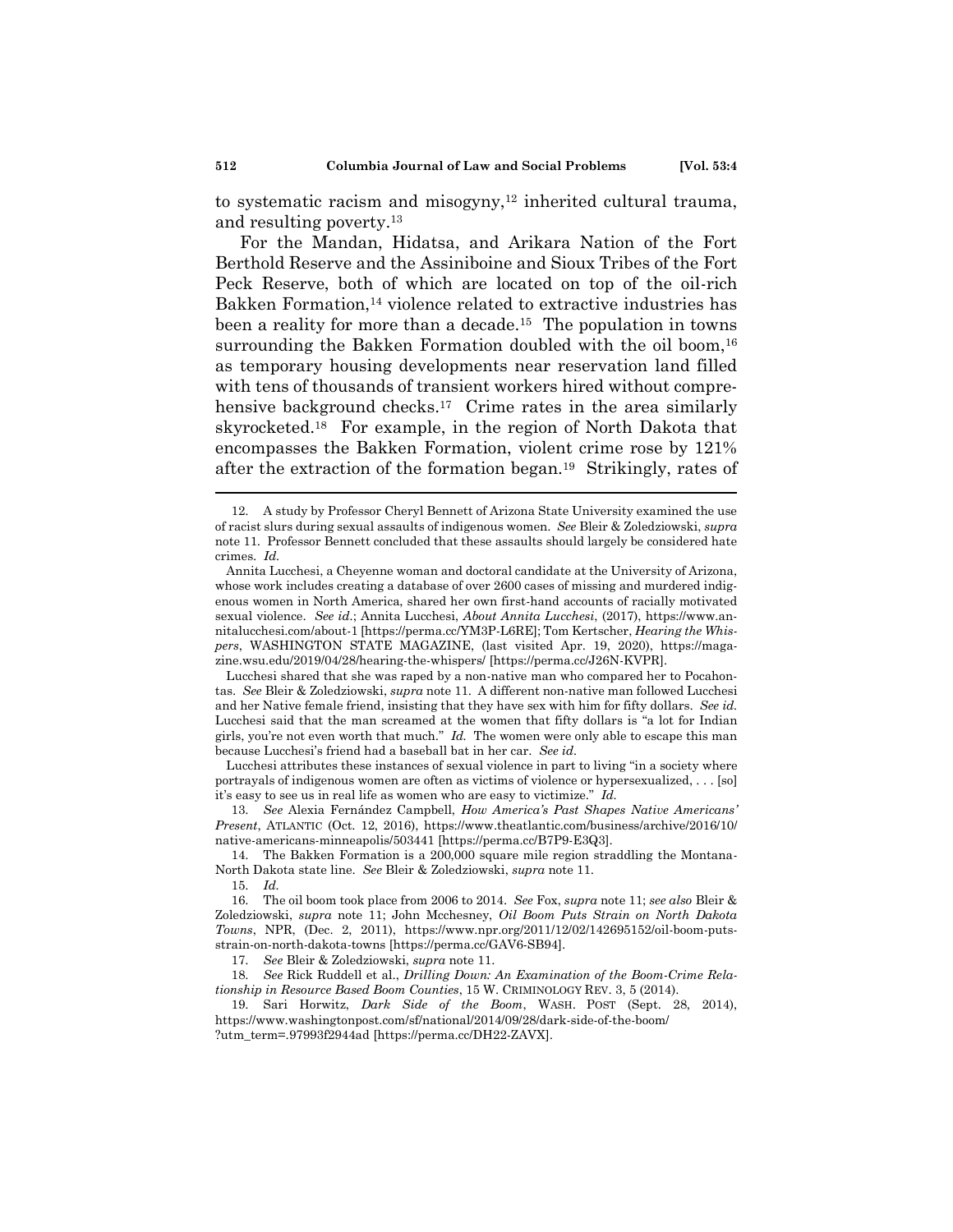violence and rape against Native women tripled with the influx of non-native workers.<sup>20</sup> During this time women's shelters in the area quickly filled beyond capacity, and women and children were forced to sleep on couches and in makeshift bunkrooms.<sup>21</sup>

This Note investigates the facts and causes of the epidemic of violence against Native women, especially those living near extractive industries, with the aim of finding legal solutions for better holding perpetrators and extractive companies accountable. Part II of this Note further elucidates the realities of violence against Native women around the country and discusses the legal backdrop that makes this level of violence possible. Part III then examines how, in addition to a culture of racial animus and misogyny,<sup>22</sup> violence against Native women can be attributed to federal prosecutorial inaction and the disempowerment of tribal law enforcement authorities. Part IV posits ways to address these issues and offers additional legal methods for protecting the Native women of the Fort Berthold Reservation, Fort Peck Reservation, and other reservations near future extraction sites. The Part IV solutions require greater federal support of tribal criminal justice systems and holding extraction companies accountable for the harms their employees cause to Native communities. Should the United States and tribal governments implement these solutions, sexual perpetrators and energy companies could be held responsible in court and Native American women could at last receive real protections and remedies though the law.

<sup>20.</sup> Bleir & Zoledziowski, *supra* note 11. In 2018, Lissa Yellow Bird Chase and the Sahnish Scouts of North Dakota, her nonprofit organization dedicated to finding and sharing the stories of missing Native women, found the murdered body of Olivia Lonebear in a lake on the Fort Berthold Reservation. Sara Hylton, *A Well of Grief: The Relatives of Murdered Native Women Speak Out*, GUARDIAN (Jan. 13, 2020), https://www.theguardian.com/ us-news/2020/jan/13/a-well-of-grief-the-relatives-of-murdered-native-women-speak-out [https://perma.cc/MY9J-S8EU]. Lonebear, a 32-year-old mother of five, was last seen nine months earlier in a small oil-boom city on the edge of the reservation. *Id.* Lonebear's cousin, Heather Belgrade, learned of her cousin's disappearance as she was grieving the recent loss of her best friend Savanna LaFontaine-Greywind, a member of the Spirit Lake Tribe in North Dakota. *Id.* Greywind was brutally murdered in 2017 by a white couple who cut her living daughter out from her womb. Jenni Monet, *A Native American Woman's Brutal Murder Could Lead to a Life-saving Law*, GUARDIAN (May 2, 2019), https://www.theguardian.com/us-news/2019/may/01/savanna-act-native-women-missing-murdered [https://perma.cc/3E85-T2FS].

<sup>21.</sup> *See* Jack Healy, *As Oil Floods Plains Towns, Crime Pours In*, N.Y. TIMES (Nov. 30, 2013), https://www.nytimes.com/2013/12/01/us/as-oil-floods-plains-towns-crime-pours-in .html [https://perma.cc/VR2S-JTFE].

<sup>22.</sup> *See* Bleir & Zoledziowski, *supra* note 11.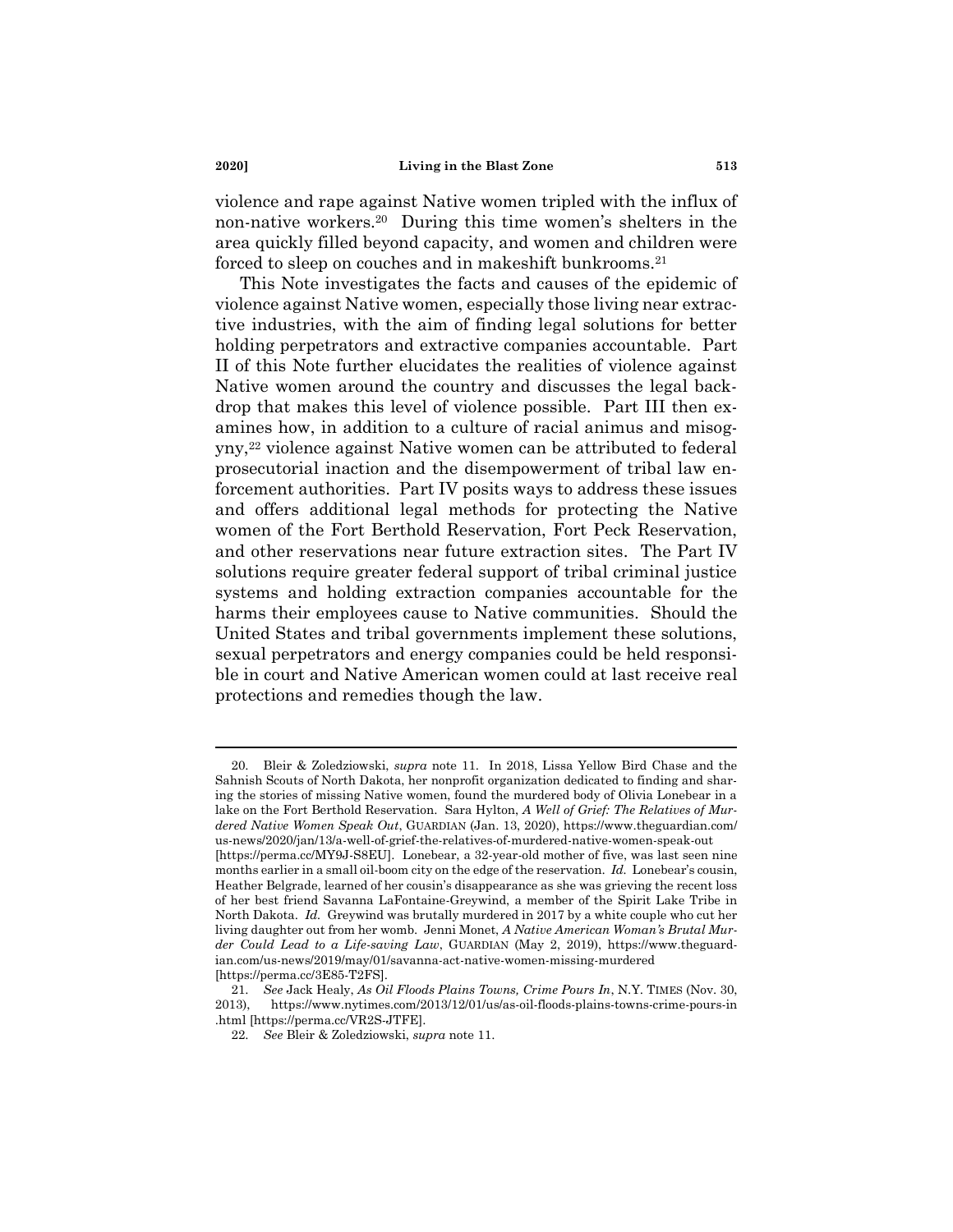### II. VIOLENCE IN A COMPLEX JURISDICTIONAL LANDSCAPE

The epidemic of violence against Native women in the United States is due in part to the complicated and flawed laws governing criminal jurisdiction on tribal land. Part II.A of this Note addresses the state of rampant violence against Native women in the United States with a particular emphasis on the violence perpetrated against those Native women living near extractive industries. Part II.B provides a legal framework for this epidemic with an outline of the law most relevant to the issue. First, Part II.B.1 provides a chronological overview of the laws that obstruct the safety and justice of Native women, including the lack of tribal jurisdiction over non-natives set forth in *Oliphant v. Squamish* and the tribal court sentencing limits imposed by the Indian Civil Rights Act (ICRA). Then, Part II.B.2 examines current reforms and legal protections, including the Tribal Law and Order Act (TLOA) and the Violence Against Women Act (VAWA) and illustrates why these developments are incomplete.

#### A. THE HEIGHTENED RISK OF VIOLENCE FACING NATIVE WOMEN

It is well documented that Native American women throughout the United States face heightened rates of violence<sup>23</sup> and that these rates increase in areas located near extractive industries.<sup>24</sup> Research from the National Congress of American Indians shows that four in five American Indian and Alaska Native women have experienced violence in their lifetime and that fifty-six percent of American Indian and Alaska Native women have experienced sexual violence.<sup>25</sup> In some counties, Native women are murdered at more than ten times the national average.<sup>26</sup> As a whole, Native women are almost twice as likely to be raped and three times more likely to be murdered than white women.<sup>27</sup> Significantly, ninety-six percent of Native female survivors of sexual violence experience violence by non-native perpetrators, and Native women are five times more likely to experience interracial domestic violence than white

<sup>23.</sup> *See* NAT'L CONG. OF AM. INDIANS POL'Y RES. CTR., *supra* note 8, at 1.

<sup>24.</sup> *See* Bleir & Zoledziowski, *supra* note 11; *see also* Ruddell et al., *supra* note 18.

<sup>25.</sup> *See* NAT'L CONG. OF AM. INDIANS POL'Y RES. CTR., *supra* note 8, at 1.

<sup>26.</sup> *See id.* at 2.

<sup>27.</sup> *See id.*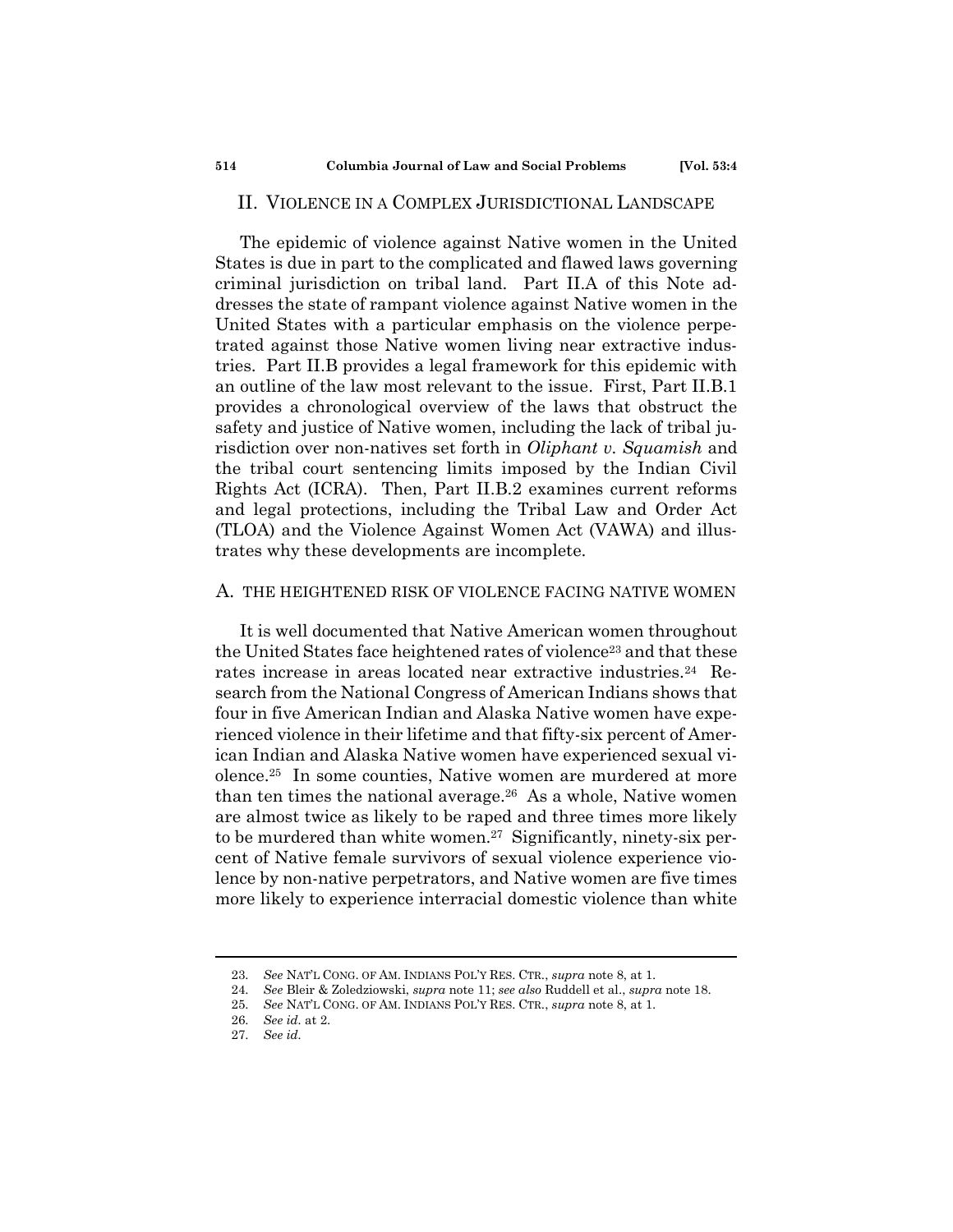women.<sup>28</sup> In fact, sixty-seven percent of all perpetrators of sexual violence against Native women are non-native.<sup>29</sup>

Danger of sexual violence further increases for Native women living near extractive industries.<sup>30</sup> A National Institute of Justice study of the Fort Peck Reservation, the Fort Berthold Reservation, the Trenton Indian Service Area, and three neighboring state counties found that during the region's Bakken Formation oil boom, dating violence <sup>31</sup> in the area increased by seventy-two percent and domestic violence increased by forty-seven percent.<sup>32</sup> This data does not include increases in stranger rape, stalking, and sex trafficking by transient workers with no ties to the surrounding communities. On the Fort Berthold Reservation, sexual assaults on the female population increased by seventy-five percent during the oil boom.<sup>33</sup>

Data from Alaska shows another disturbing example of this trend. Alaska, the state with the largest oil field in North America<sup>34</sup> and the highest percentage Native population, is also the

33. *See* Damon Buckley, *Firsthand Account of Man Camp in North Dakota from Local Tribal Cop*, LAKOTA TIMES (May 22, 2014), https://www.lakotatimes.com/articles/firsthandaccount-of-man-camp-in-north-dakota-from-local-tribal-cop/ [https://perma.cc/YND8- BY8T].

Alaskan Native women, like Native women residing near any oil boom, may soon face a surge in incidents of violence and sexual assault. Industry research indicates that crude oil output from Alaska's North Slope could increase by forty percent in the next eight years. *See* Haley Zaremba, *Alaska is Witnessing an Oil Renaissance*, BUS. INSIDER (Aug. 25, 2018), https://www.businessinsider.com/alaska-is-witnessing-an-oil-renaissance-2018-8

[https://perma.cc/7ZLH-GQJV]. This rise in the rate of oil extraction will likely require an influx of transient workers needed to meet rising demand.

<sup>28.</sup> *See id.*

<sup>29.</sup> *See* Bleir & Zoledziowski, *supra* note 11.

<sup>30.</sup> *See id.*; *see also* Ruddell, *supra* note 18.

<sup>31.</sup> The term "dating violence" refers to cases of abuse within intimate relationships outside the context of a romantic partnership. *See Dating Violence and Abuse*, U.S. DEP'T OF HEALTH & HUM. SERV., OFF. OF WOMEN'S HEALTH, https://www.womenshealth.gov/relationships-and-safety/other-types/dating-violence-and-abuse [https://perma.cc/HJ7L-7VUU] (last visited Mar. 21, 2020).

<sup>32.</sup> *See* Melissa Krause, *Oil Boom Generated 'Perfect Storm' for Sexual Violence*, WILLISTON HERALD (Oct. 21, 2016), https://www.willistonherald.com/community/oil-boomgenerated-perfect-storm-for-sexual-violence/article\_35800e84-9729-11e6-b03c-2feafe5fa3 82.html [https://perma.cc/VC3N-TDGK].

<sup>34.</sup> The Prudhoe Bay Oil Field on Alaska's North Slope, covers 213,542 acres and originally contained approximately 25 billion barrels of oil, making it the continent's biggest oil field by far. *See Prudhoe Bay Fact Sheet*, BP, (March 26, 2009), https://web.archive.org/web/ 20090326112358/http://www.bp.com/liveassets/bp\_internet/us/bp\_us\_english/STAGING/ local\_assets/downloads/a/A03\_prudhoe\_bay\_fact\_sheet.pdf [https://perma.cc/WY49-Y49T]; *see also* Elizabeth Harball, *Alaska's 40 Years of Oil Riches Almost Never Was*, NAT'L PUB. RADIO (June 24, 2017), https://www.npr.org/2017/06/24/533798430/alaskas-40-years-of-oilriches-almost-never-was [https://perma.cc/JE5H-FTEN].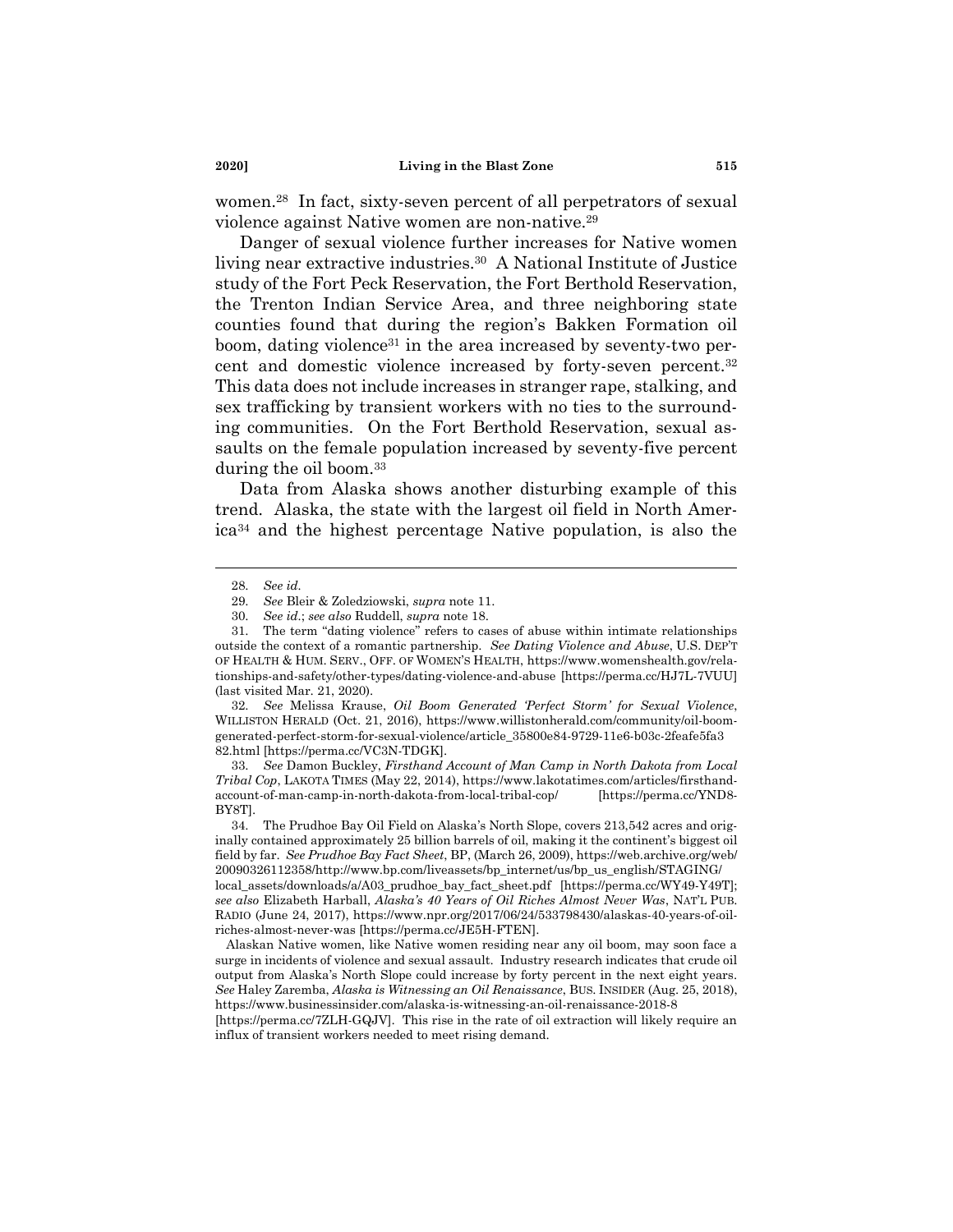state with the highest rate of women murdered by men.<sup>35</sup> In 2013, the Indian Law and Order Commission reported that Alaska Native women suffer domestic violence at ten times the rate of women in any other state and that Alaska Native women constitute almost half of all reported Alaskan rape victims.<sup>36</sup>

Despite the staggering statistics of violence against Native women, "the great majority of stories remain untold."<sup>37</sup> An Amnesty International report found that "fear of breaches in confidentiality, fear of retaliation and a lack of confidence that reports would be taken seriously and result in perpetrators being brought to justice," along with "historical relations with federal and state government agencies" lead to larger than average numbers of sexual assaults against Native women going unreported.<sup>38</sup> Moreover, tribal crime reporting is generally voluntary and many tribes lack access to national criminal databases.<sup>39</sup>

Tribal crime data is further skewed due to lack of data from rural Indian Country.<sup>40</sup> Although the state of Alaska has the highest reported rate of violence against Native women, this violence is still underreported due to lack of data from rural villages. In a 2017 report, the Department of Justice admitted that Alaska Native villages currently rely on inadequate state law enforcement that may take hours or even days to respond.<sup>41</sup> A 2013 report found

<sup>35.</sup> *See* Rebecca Palsha, *Report: Homicide Rate Against Native Women and Girls in Alaska Three Times National Average*, KTUU (Sept. 19, 2018), https://www.ktuu.com/content/news/homicide-rate-against-women-in-Alaska-three-times-national-average-493758751.html [https://perma.cc/4QFJ-KVTD].

<sup>36.</sup> *See* Cecily Hilleary, *Alaska Natives to Congress: Expand Violence Against Women Act*, VOA NEWS (Oct. 12, 2018), https://www.voanews.com/a/alaska-natives-to-congress-expand-violence-against-women-act/4609353.html [https://perma.cc/9E7T-8AZG]. Alaska Natives as a whole make up sixty-one percent of reported rape victims in the state, despite comprising less than fifteen percent of Alaskan residents. *See* Erin Fuchs, *Why Rape is Much More Common in Alaska*, BUS. INSIDER (Sep. 26, 2013), https://www.businessinsider.com/why-does-alaska-have-such-a-high-rate-rape-2013-9 [https://perma.cc/ 92CE-K54A]; *see also Decennial Census of Population and Housing: By Decade*, U.S. CENSUS BUR., https://www.census.gov/programs-surveys/decennial-census/decade.html [https://perma.cc/CKR9-29YV] (last visited Mar. 21, 2020).

<sup>37.</sup> AMNESTY INT'L, MAZE OF INJUSTICE: THE FAILURE TO PROTECT INDIGENOUS WOMEN FROM SEXUAL VIOLENCE IN THE USA 16 (2007), https://www.amnestyusa.org/pdfs/ mazeofinjustice.pdf [https://perma.cc/LBC8-SQXJ].

<sup>38.</sup> *Id.*

<sup>39.</sup> *See* Associated Press, *Native American Women Still Facing High Rates of Crime*, N.Y. POST (Sept. 5, 2018), https://nypost.com/2018/09/05/native-american-women-still-facing-high-rates-of-crime [https://perma.cc/HSU9-DCCN].

<sup>40.</sup> *See* AMNESTY INT'L, *supra* note 37.

<sup>41.</sup> *See* U.S. DEP'T OF JUSTICE OFF. ON VIOLENCE AGAINST WOMEN, 2017 TRIBAL CONSULTATION REPORT 6, 45 (Oct. 3, 2017), http://files.constantcontact.com/5212f69f401/ 54330ca7-eff9-4c9d-b5ec-bdb60c8964f8.pdf [https://perma.cc/2NDQ-CG2C].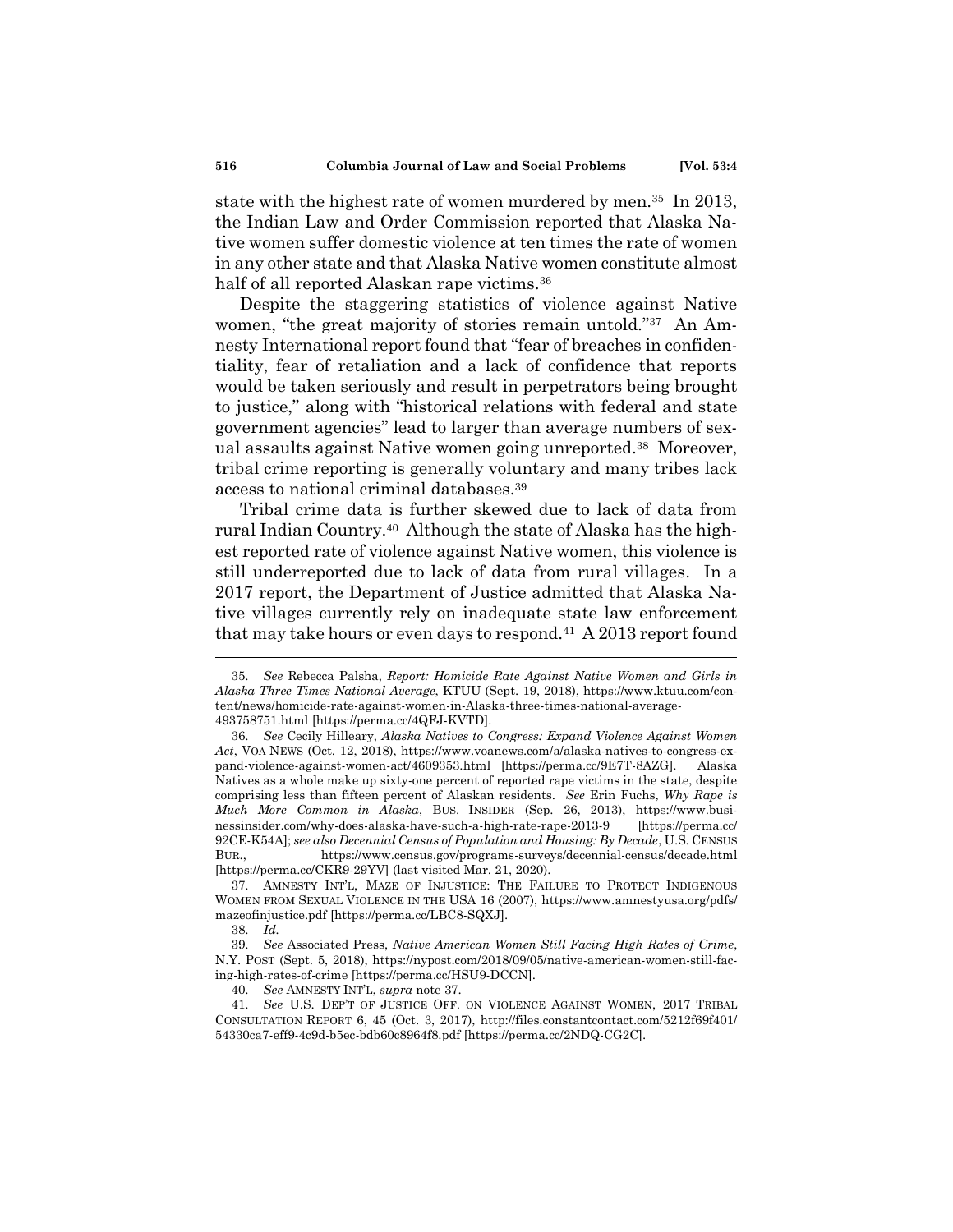that at least seventy-five Alaska Native communities had no law enforcement at all.<sup>42</sup> Alaska Native women living in inaccessible towns are forced to take boats or planes to urban area for forensic exams if they hope to have their sexual assault claims prosecuted by law enforcement.<sup>43</sup> It is likely that many Alaska Native women are unable to overcome these overwhelming obstacles to report sexual assault.

### B. THE RELEVANT LEGAL LANDSCAPE

The federal government has imposed legal obstacles to the protection of Native women starting with the Major Crimes Act of 1885, <sup>44</sup> continuing with ICRA,<sup>45</sup> and culminating in the 1987 Supreme Court decision in *Oliphant v. Suquamish Indian Tribe*, <sup>46</sup> the most substantial legal hurdle for prosecuting this violence. The 2013 reauthorization of VAWA and the 2010 TLOA compose the entirety of legal reform attempting to address the criminal justice system's failure to protect Native women, and they are inadequate.

#### 1. *Legal Impediments to Justice*

As ninety-six percent of Native female sexual assault survivors report suffering violence by non-native perpetrators,<sup>47</sup> the largest barrier between Native women and access to justice through the court system is *Oliphant v. Suquamish Indian Tribe*, which held that tribal governments could not exercise criminal jurisdictions over non-natives.<sup>48</sup> Writing for the majority in *Oliphant*, Judge

<sup>42.</sup> *See* Associated Press, *supra* note 39.

<sup>43.</sup> *Id.*

<sup>44.</sup> *See* Major Crimes Act, 18 U.S.C. § 1153 (2018).

<sup>45.</sup> *See* Indian Civil Rights Act, 25 U.S.C. § 1302 (2018).

<sup>46.</sup> *See* Oliphant v. Suquamish Indian Tribe, 435 U.S. 191 (1978).

<sup>47.</sup> *See* NAT'L CONG. OF AM. INDIANS POL'Y RES. CTR., *supra* note 8.

<sup>48.</sup> *See Oliphant*, 435 U.S. at 208. In 1973, Mark David Oliphant, a non-Indian permanent resident of the Port Madison Indian Reservation, assaulted a tribal police officer at a crowded public gathering. Oliphant v. Schlie, 544 F.2d 1007, 1009 (9th Cir. 1976). Tribal law enforcement arrested Oliphant and charged him with assaulting an officer and resisting arrest. *See Oliphant*, 435 U.S. at 194. Oliphant subsequently applied for a writ of habeas corpus in federal court to contest tribal criminal jurisdiction over non-natives like himself. *See id.*

The Ninth Circuit upheld the conviction on the ground of respecting tribal sovereignty, as no treaty or congressional act had removed tribes' sovereign power to exercise complete criminal jurisdiction. 544 F.2d at 1010–12. The Ninth Circuit emphasized that a tribe's ability to uphold law and order is of paramount importance to tribal sovereignty. *See id.* at 1009.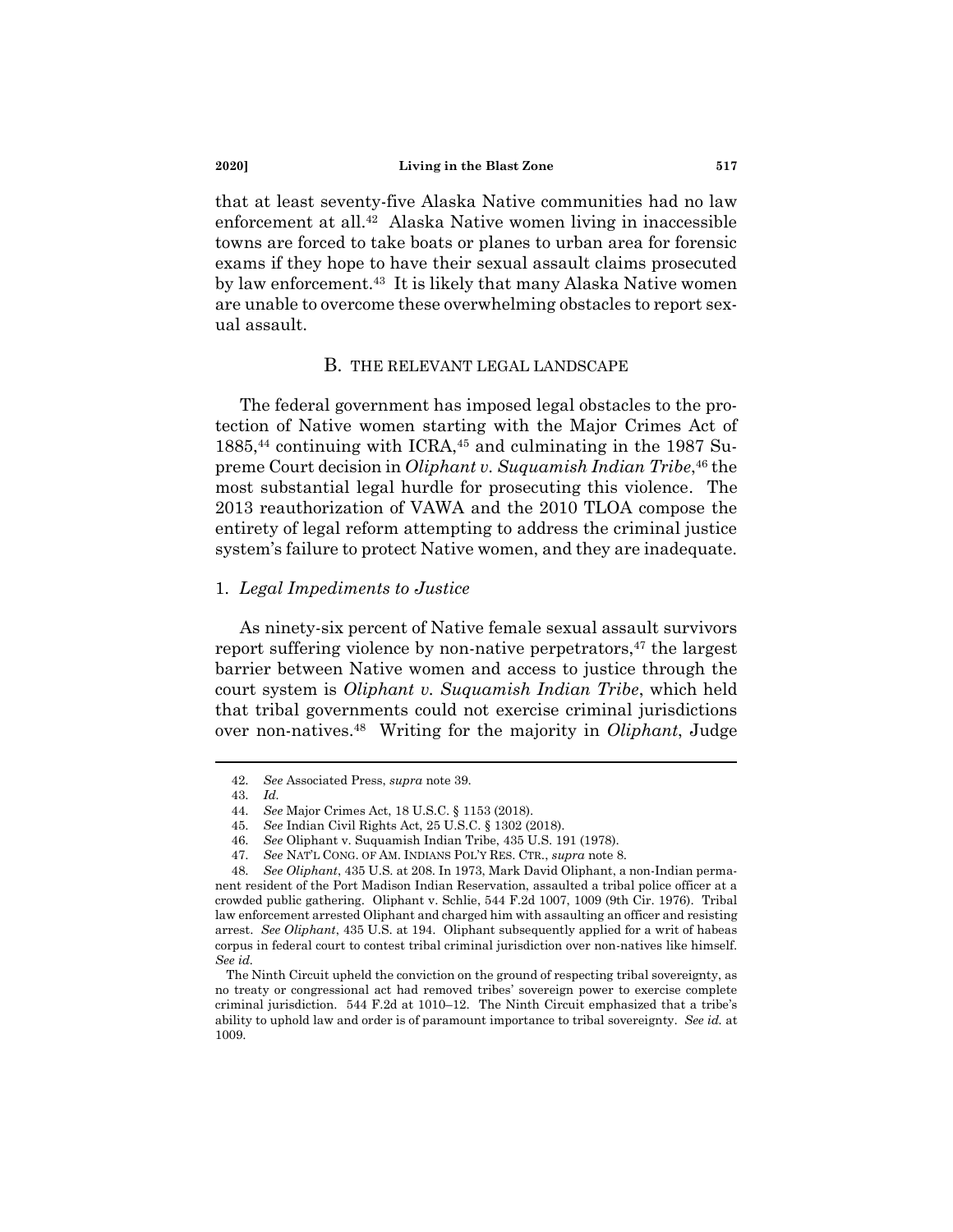Rehnquist stated that allowing tribes to exercise criminal jurisdictions over non-Indians would be "inconsistent with their [domestic dependent]<sup>49</sup> status." <sup>50</sup> By divesting tribal governments of criminal jurisdiction over non-natives, *Oliphant* destroyed tribes' ability to effectuate law and order on tribal land. As Congress has not generally granted state governments jurisdiction over crimes involving Native Americans on tribal land, *Oliphant* left the prosecution of crimes committed by non-natives against Native Americans on tribal land under the sole jurisdiction of the federal government.<sup>51</sup> Unfortunately, federal government agents decline to prosecute nearly half of all crimes on tribal land under their jurisdiction.<sup>52</sup>

While the *Oliphant* decision only applies to cases involving nonnative defendants, the Major Crimes Act, together with ICRA, hinder tribal governments from prosecuting cases involving Native defendants. The Major Crimes Act gave the federal government

50. *Oliphant*, 435 U.S. at 208.

The Supreme Court reversed the Ninth Circuit's decision, holding more broadly that tribes cannot exercise power "expressly terminated by Congress" nor "inconsistent with their status" as domestic dependent nations. *See Oliphant*, 435 U.S. at 208–09, 212. In this case, the Court found that criminal jurisdiction over non-natives fell into the latter prohibitive category. *See id.*

Justice Thurgood Marshall wrote a dissenting opinion, joined by Chief Justice Warren E. Burger, in which Justice Marshall stated that he agreed with the Ninth Circuit opinion that "'the power to preserve order on the reservation . . . is a *sine qua non* of the sovereignty that the Suquamish originally possessed.'" *See id.* at 212 (quoting *Oliphant*, 544 F.2d at 1009). Justice Marshall continued, "[i]n the absence of affirmative withdrawal by treaty or statute, I am of the view that Indian tribes enjoy as a necessary aspect of their retained sovereignty the right to try and punish all persons who commit offenses against tribal law within the reservation." *See id.*

<sup>49.</sup> In 1831, the Supreme Court in *Cherokee Nation v. Georgia* found that native nations are neither states nor foreign nations but instead *sui generis*, unique in their legal status as "domestic dependent nations." 30 U.S. 1, 17 (1831). The Court held that native nations could not be considered foreign nations because they remained "in a state of pupilage" as wards of the United States. *Id.* Claiming to be a foreign nation, the Cherokee brought this case to the Supreme Court, suing the State of Georgia for laws infringing on their nation's sovereignty. *Id.* at 15. The Supreme Court refused to rule on the merits of the case, instead holding that the Cherokee Nation was a domestic dependent nation that lacks standing to sue as an independent foreign nation. *Id.* at 20.

<sup>51.</sup> Created to aid in the termination of federally recognized tribes, Public Law 280 relinquished federal jurisdiction over crimes in the Major Crimes Act to state governments in Alaska, Oregon, California, Nebraska, Minnesota, and Wisconsin. These states were given jurisdiction without tribal consent and without increasing state resources to manage the new responsibility. *See* SARAH DEER, THE BEGINNING AND END OF RAPE: CONFRONTING SEXUAL VIOLENCE IN NATIVE AMERICA 37–38 (2015).

<sup>52.</sup> *See* OFF. OF THE INSPECTOR GEN., U.S. DEP'T OF JUSTICE, REVIEW OF THE DEPARTMENT'S TRIBAL LAW ENFORCEMENT EFFORTS PURSUANT TO THE *TRIBAL LAW AND ORDER ACT OF 2010* 10–11 (Dec. 2017), https://oig.justice.gov/reports/2017/e1801.pdf [https://perma.cc/68N8-FTBM].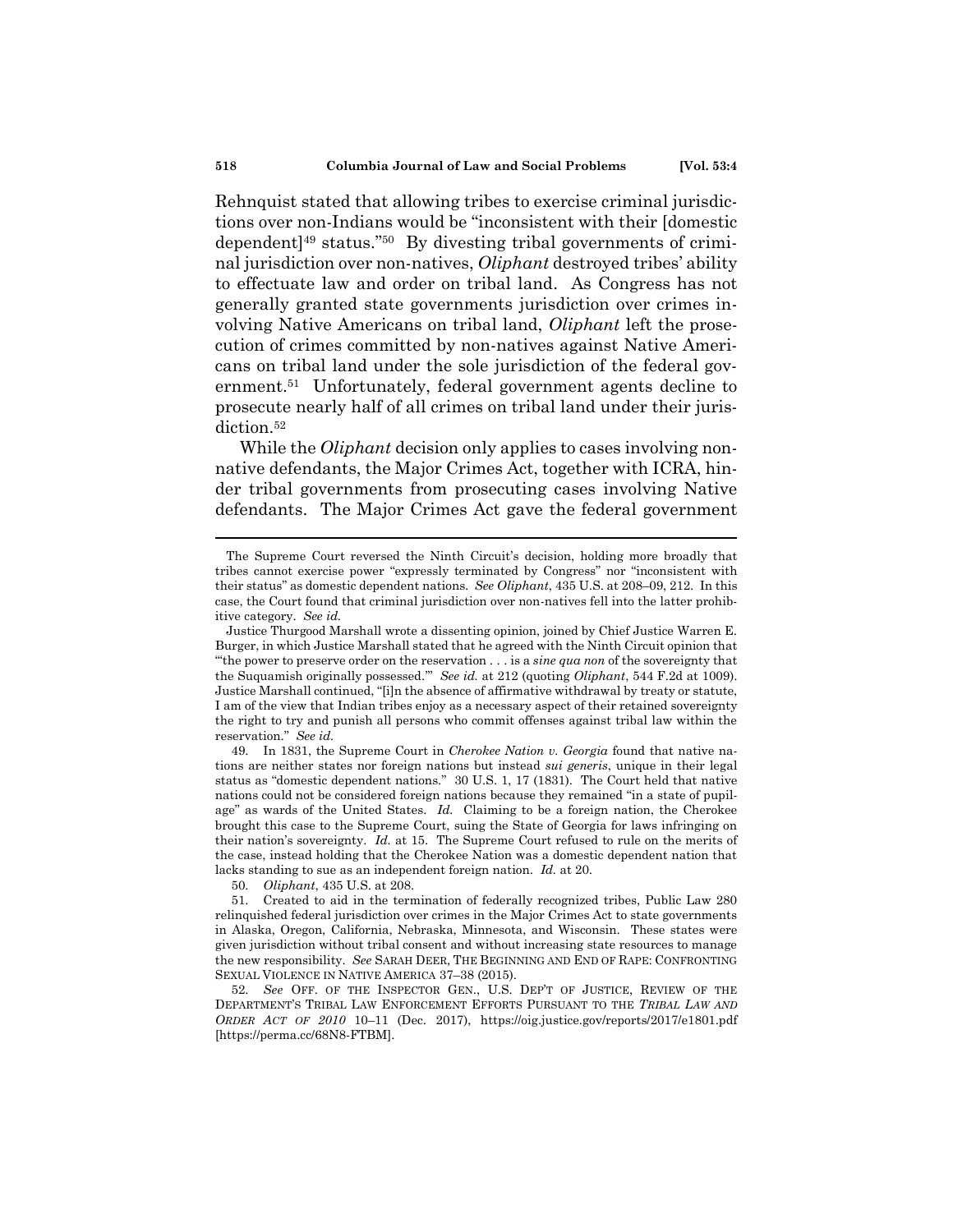concurrent jurisdiction over a list of major crimes, such as rape, which were previously under sole tribal jurisdiction when committed by Native Americans on tribal land.<sup>53</sup> Though the Major Crimes Act does not facially prevent tribes from exercising jurisdiction over Native Americans for crimes listed in the Act, sentencing restrictions imposed on tribal courts by ICRA dissuade tribal governments from exercising concurrent jurisdiction over these crimes.<sup>54</sup>

ICRA was created to protect the civil rights of defendants in tribal courts<sup>55</sup> not controlled by the Bill of Rights,<sup>56</sup> and indicates the federal government's apprehension about tribal courts prosecuting major crimes. Originally, ICRA limited tribal courts' ability to effectively prosecute any crime more serious than a misdemeanor by restricting tribal courts' sentences to incarcerations up to six months and fines up to five hundred dollars.<sup>57</sup> These sentencing limits dissuade tribes from prosecuting major crimes for fear that imposition of inadequate tribal remedies may discourage appropriate action from the federal government.<sup>58</sup> Tribes instead rely on the Federal Bureau of Investigation (FBI), the Bureau of Indian Affairs, and the United States Attorney's Office, agencies not bound by tribal sentencing limitations, to prosecute rape on reservations.<sup>59</sup> The Major Crimes Act and ICRA allow Native defendants to evade prosecution in tribal courts, and together with

<sup>53.</sup> *See* DEER, *supra* note 51, at 36; *see also* U.S. DEP'T OF JUSTICE, CRIMINAL RESOURCE MANUAL, https://www.justice.gov/archives/jm/criminal-resource-manual-679-major-crimesact-18-usc-1153 [https://perma.cc/LEE2-UP2D] (last visited May, 25, 2020) ("Prior to 1885, such offenses were tried in tribal courts. *See ex parte* Crow Dog, 109 U.S. 556 (1883) (federal court had no jurisdiction to try an Indian for the murder of another Indian) . . . The Major Crimes Act was passed in reaction to the holding of *Crow Dog*, *see Keeble v. United States*, 412 U.S. 205, 209–12 (1973) and *United States v. Kagama*, 118 U.S. 375, 383 (1886).").

<sup>54.</sup> *See* DEER, *supra* note 51.

<sup>55.</sup> The Indian Civil Rights Act was passed to ensure that tribal courts would respect the civil rights set forth in the First, Fourth, Fifth, Sixth, and Eighth Amendments of the U.S. Constitution. *See* Santa Clara Pueblo v. Martinez, 436 U.S. 49, 61 (1978) ("We note at the outset that a central purpose of ICRA and in particular of Title I was to 'secur[e] for the American Indian the broad constitutional rights afforded to other Americans,' and thereby to 'protect individual Indians from arbitrary and unjust actions of tribal governments.'") (quoting S. REP. NO. 841-90, at 5–6 (1967)). *See generally* THE INDIAN CIVIL RIGHTS ACT AT FORTY (Kristen A. Carpenter et al. eds., 2012).

<sup>56.</sup> In *Talton v. Mayes*, the Supreme Court held that the constitutional rights protections that limit the federal government do not apply to tribal governments. 163 U.S. 376, 384 (1896).

<sup>57.</sup> *See* Civil Rights Act of 1968, Pub. L. No. 90-284, § 202(7), 82 Stat. 73, 77 (1968) (codified as amended as 25 U.S.C. § 1302(a)(7) (2018)).

<sup>58.</sup> *See* DEER, *supra* note 51, at 40–41.

<sup>59.</sup> *See id.*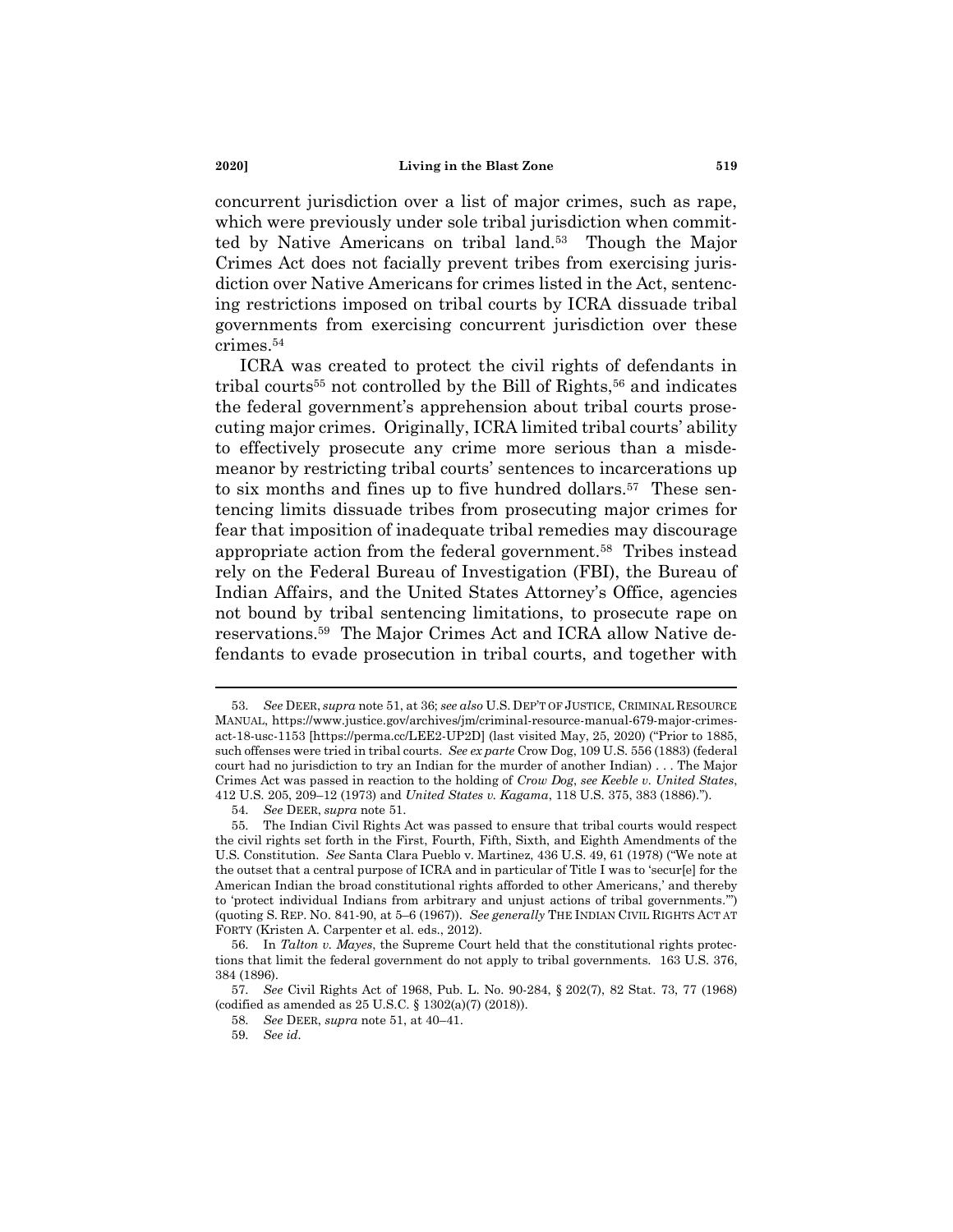*Oliphant*, which completely bars tribal prosecution of non-natives, create an insurmountable barrier for Native woman seeking justice in tribal courts.

# 2. *Incomplete Reform*

Title XI, the "Tribal Title," of the 2013 reauthorization of VAWA is often referred to as a "partial *Oliphant* fix," because it attempts to restore some part of the tribal sovereignty lost in *Oliphant*. 60 This 2013 reauthorization gives eligible tribes — those that can guarantee to uphold due process requirements for defendants<sup>61</sup> — "special domestic violence criminal jurisdiction" over non-natives who commit crimes on tribal land.<sup>62</sup> This special domestic violence jurisdiction allows tribes to prosecute non-natives with sufficient ties to the community who commit domestic violence, dating violence, or violate a protective order on tribal land.<sup>63</sup>

For cases involving Native defendants, TLOA comprises the whole of the legal reform in support of promoting prosecutions in tribal courts. TLOA lessened the severity of restrictions on tribal court sentencing imposed by ICRA.<sup>64</sup> Under TLOA, tribal courts that meet certain due process requirements can punish rapists with up to three consecutive sentences of three years of incarceration and fines up to \$15,000,<sup>65</sup> lifting the effective misdemeanor limitation on tribal courts imposed by the ICRA. The Indian Law and Order Commission stated that the purposes of TLOA are to give tribes more control over tribal justice systems and to enhance cooperation between tribes, states, and federal law enforcement.<sup>66</sup>

[https://perma.cc/W6U4-2EYY]. For the Commission's full report (discussed in the previously cited presentation), see INDIAN LAW & ORDER COMM'N, A ROADMAP FOR MAKING NATIVE AMERICA SAFER: REPORT TO THE PRESIDENT & CONGRESS OF THE UNITED STATES

<sup>60.</sup> *See id.* at 102.

<sup>61.</sup> These protections include: the right to effective assistance of counsel at least to the extent guaranteed by the United States Constitution; published criminal laws, rules of evidence, and rules of procedure; and judges with sufficient legal training who are licensed to practice law in any jurisdiction in the United States. *See* Violence Against Women Reauthorization Act of 2013, Pub. L. No. 113-4, § 204, 127 Stat. 54, 122 (2018) (codified as amended as 25 U.S.C. § 1304(d)).

<sup>62.</sup> *See id.* § 1304(b)(1) (2018).

<sup>63.</sup> *See id.* § 1304(c).

<sup>64.</sup> *See id.* § 1302(a).

<sup>65.</sup> *See id.*

<sup>66.</sup> *See* TROY A. EID, INDIAN LAW & ORDER COMM'N, A ROADMAP FOR MAKING NATIVE AMERICA SAFER: REPORT TO THE PRESIDENT AND CONGRESS OF THE UNITED STATES (2015), https://www.aisc.ucla.edu/iloc/report/files/Roadmap%20For%20Making%20Native%20America%20Safer%20-%20Washington%20DC%20May%202015.pdf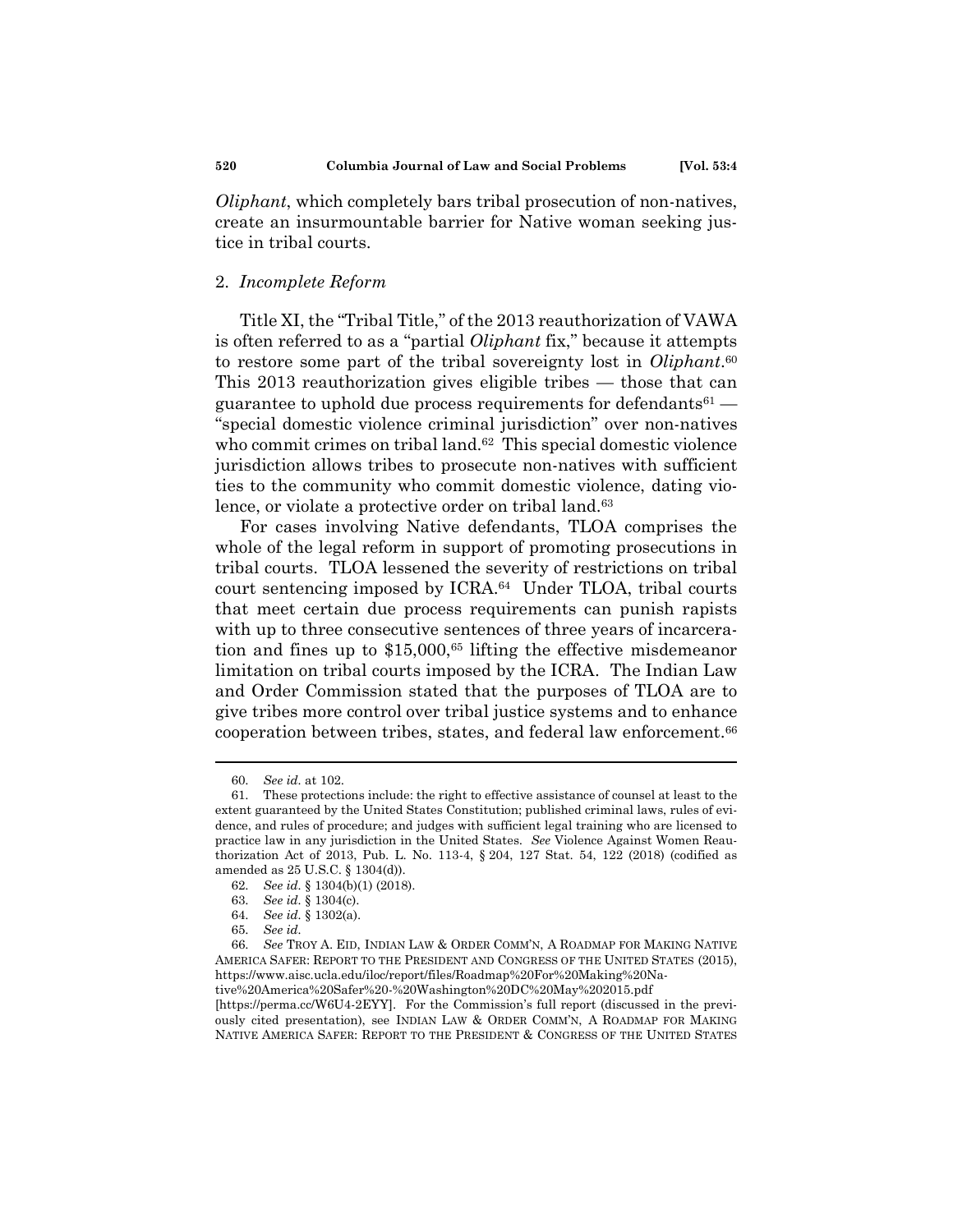Ultimately, neither VAWA nor TLOA provide sufficient relief for the harms caused by the legal barriers impeding justice for Native women.

# III. THE LEGAL, FINANCIAL, AND CULTURAL FACTORS PLACING NATIVE WOMEN AT RISK

Understanding the real dangers of violence facing Native women and the legal background relevant to this issue, it is possible to isolate the factors most responsible for facilitating this rampant violence. Part III.A discusses how the *Oliphant* decision, the Major Crimes Act, and ICRA weaken protections for Native women by creating a de facto jurisdictional gap. Part III.B then examines why inadequate funding, cultural barriers, and statutory limitations make present legal solutions to this problem untenable and insufficient.

# A. THE SOURCE OF THE DE FACTO JURISDICTIONAL GAP: FEDERAL PROSECUTORIAL INACTION

*Oliphant* and tribal sentencing limits place justice in the hands of federal law enforcement, yet non-native sexual predators, racists, and misogynists see some tribal communities as sanctuaries where crimes can be perpetrated with impunity. The reason for this emboldened criminality on tribal land is a de facto gap in jurisdiction that arises from the federal government's failure to prosecute a large percentage of violent crimes on tribal land that fall under federal jurisdiction.<sup>67</sup> A 2016 report from the United States Government Accountability Office stated that United States Attorneys declined to prosecute forty-six percent of crimes on reservations.<sup>68</sup> These declinations include more than 550 cases of domestic violence, assault, and sexual assault, which constitute the

<sup>(2013),</sup> https://www.aisc.ucla.edu/iloc/report/files/A\_Roadmap\_For\_Making\_Native\_America\_Safer-Full.pdf [https://perma.cc/5ZWD-V4JC].

<sup>67.</sup> *See* OFF. OF THE INSPECTOR GEN., *supra* note 52 at 11-12: (In 2010, the U.S. Government Accountability Office "found that USAOs declined to prosecute 50 percent of the 9,000 matters received, with violent crime cases declined at a higher rate than nonviolent crime cases").

<sup>68.</sup> *See* Mary Hudetz, *Despite Past Reforms, Native Women Face High Rates of Crime,*  ASSOCIATED PRESS, Sep. 5, 2018), https://apnews.com/ 316529000f3c44988969ab22acfb34d7/Despite-past-reforms,-Native-women-face-highrates-of-crime [https://perma.cc/BH3T-D6L7].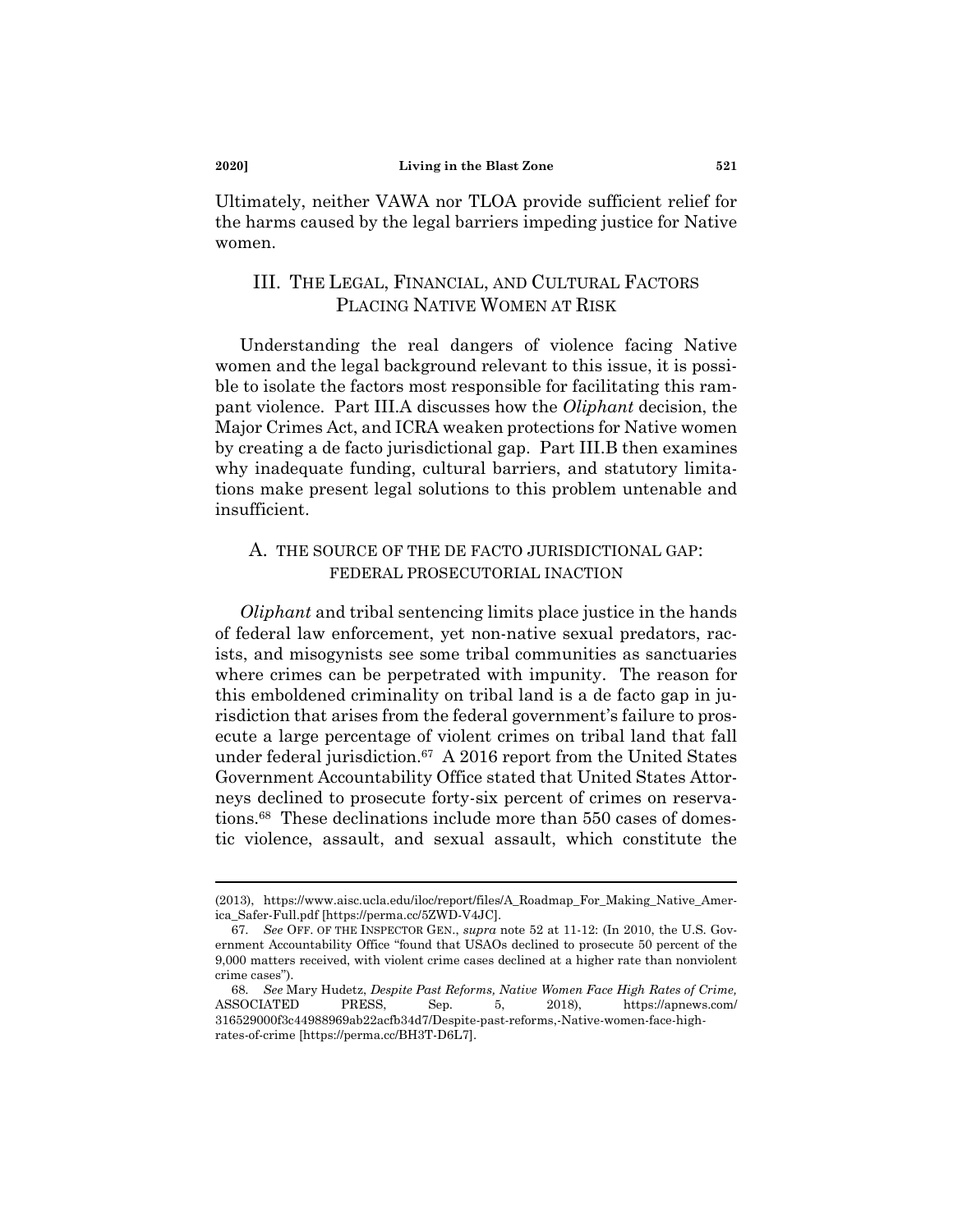highest percentages of declinations by crime.<sup>69</sup> The federal government made one such declination when tribal police referred Taryn Minthorn's case to federal law enforcement.<sup>70</sup> Minthorn was physically and verbally abused by her former partner and said that she felt "seriously let down" by the federal government's refusal to prosecute.<sup>71</sup> Minthorn feared that lack of federal response meant that her former partner "could do all the crime in the world" and receive only "a slap on the hand." 72

Insufficient evidence was overwhelming cited as the reason for these declinations.<sup>73</sup> A 2010 report by the United States Government Accountability Office found that of the 2,594 sexual abuserelated cases tribal governments referred to United States Attorneys' offices over the previous four years, United States Attorneys declined to prosecute sixty-seven percent of the cases due to insufficient admissible evidence.<sup>74</sup> Insufficient evidence in these cases should not be assumed to indicate the nonexistence of such evidence, but instead highlights the ineffectiveness of law enforcement response to violence against Native women. In cases of sexual violence, evidence is often time-sensitive and challenging to gather.<sup>75</sup> The FBI cannot expediently gather evidence from all cases of violence against Native women because the agency's entire Indian Country program consists of only about 140 agents in thirty-six field offices.<sup>76</sup> In 2017, when Ashley Loring HeavyRunner went missing from the Blackfeet Reservation in Montana, the FBI took nine months to get involved.<sup>77</sup> Moreover, the uncertain jurisdictional boundaries delay local law enforcement responses, and as a consequence, vital evidence is irreversibly lost.

<sup>69.</sup> *See id.*

<sup>70.</sup> *See* Brittney Bennett, *Law Was Meant to Let American Indians Prosecute Violence; Is It Working?*, USA TODAY (Mar. 25, 2017), https://www.usatoday.com/story/news/2017/03/ 25/american-indian-women-violence/99538182 [https://perma.cc/REQ3-LL47].

<sup>71.</sup> *Id.*

<sup>72.</sup> *Id.*

<sup>73.</sup> *See* OFF. OF THE INSPECTOR GEN., *supra* note 52.

<sup>74.</sup> *See* Bennett, *supra* note 70.

<sup>75.</sup> *See Forensic Medical Exam*, W. VA. FOUND. FOR RAPE INFO. & SERV., https://www.fris.org/SANEs/WhatisExam.html [https://perma.cc/8X9P-XBNQ] (last visited Mar. 27, 2020).

<sup>76.</sup> *See Missing and Murdered: Confronting the Silent Crisis in Indian Country: Hearing Before the S. Comm. on Indian Affairs*, 115th Cong. 13 (2018) (statement of Robert Johnson, Assistant Dir., Criminal Investigations Div., Fed. Bureau of Investigation, U.S. Dep't of Justice).

<sup>77.</sup> *See* Bleir & Zoledziowski, *supra* note 11.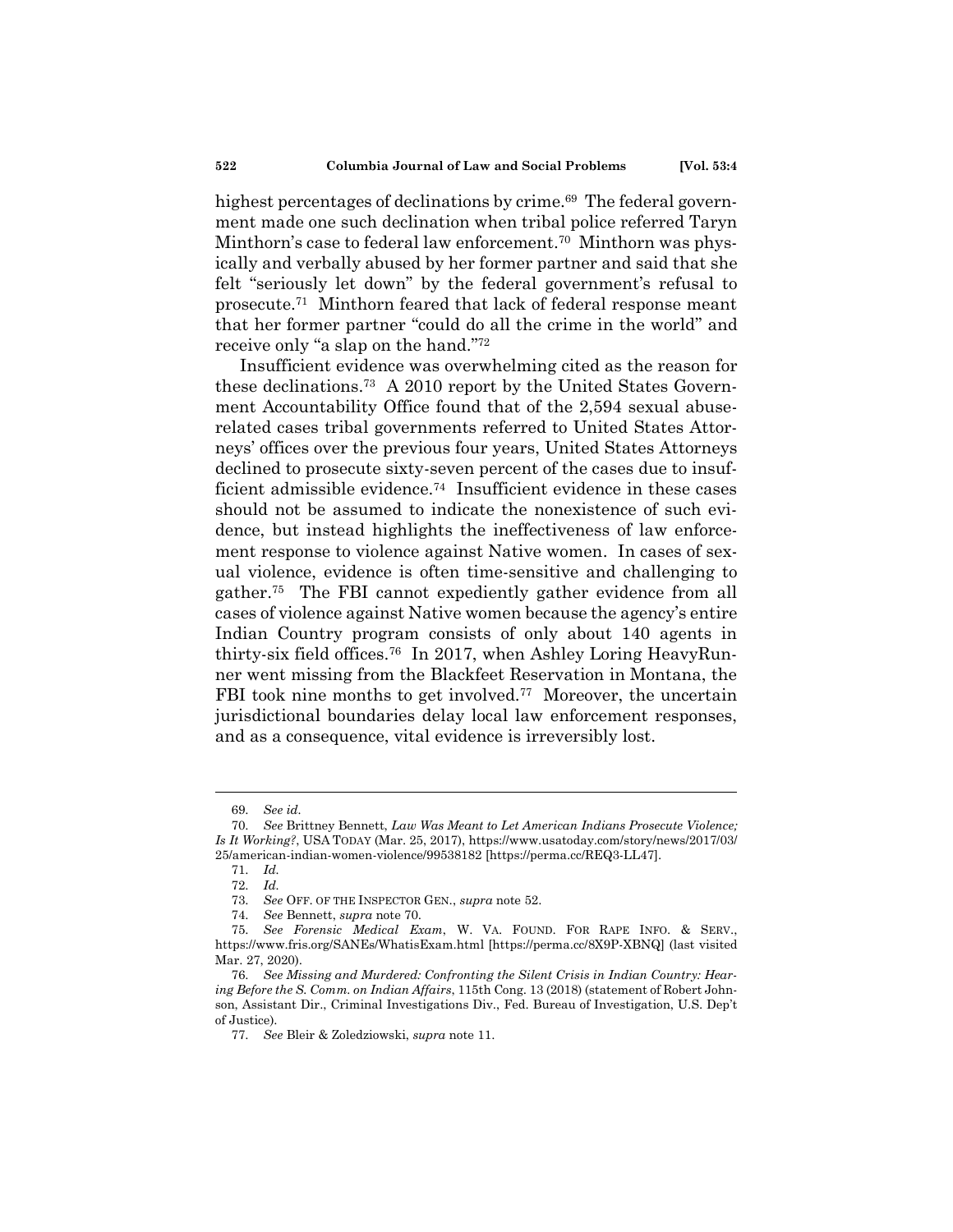When the federal government declines to prosecute cases of violence against Native women, United States law enforcement practices hinder tribal law enforcement from stepping in to prosecute. A General Accounting Office report showed that when the federal government declines to prosecute a crime on tribal land, the federal entities usually do not share even the most vital admissible evidence with tribal law enforcement agencies, thus preventing the tribe from prosecuting the case.<sup>78</sup> This failure to divulge evidence to tribal law enforcement is especially problematic for tribes attempting to prosecute sexual assaults declined by United States Attorneys. In these cases, federal officials often refuse to send tribes back rape kits that contain crucial DNA evidence that cannot be replicated in subsequent tribal investigations.<sup>79</sup> Overall, federal criminal procedure on tribal land, including the high rate of prosecutorial declinations, turns tribal land into a safe haven for violent sexual criminals.

#### B. WEAKNESSES IN CURRENT LEGISLATIVE REMEDIES

The tribal special domestic violence jurisdiction available through VAWA and the enhanced tribal sentencing in TLOA provide Native women with the most effective legal protection currently available, however, these provisions are far from a complete solution. Financial and cultural barriers prevent many tribes from enacting special domestic violence jurisdiction and enhanced sentencing. Even when tribes can access these tools, their protections are incomplete and difficult to implement.

### 1. *Barriers to Adoption of Legislative Remedies*

Many tribes find it financially impracticable to meet the due process requirements necessary to enact special domestic violence jurisdiction under VAWA and enhanced sentencing under TLOA. In order to employ enhanced sentencing and special domestic violence criminal jurisdiction, tribes must guarantee defendants' due process rights as required by the United States Constitution.<sup>80</sup> These protections include: the right to effective assistance of

<sup>78.</sup> *See* Sarah Deer, *Bystander No More? Improving the Federal Response to Sexual Violence in Indian Country*, 4 UTAH L. REV. 771, 780 (2017).

<sup>79.</sup> *See id.*

<sup>80.</sup> *See* 25 U.S.C. §§ 1302(c)(1), 1304(d)(4) (2018).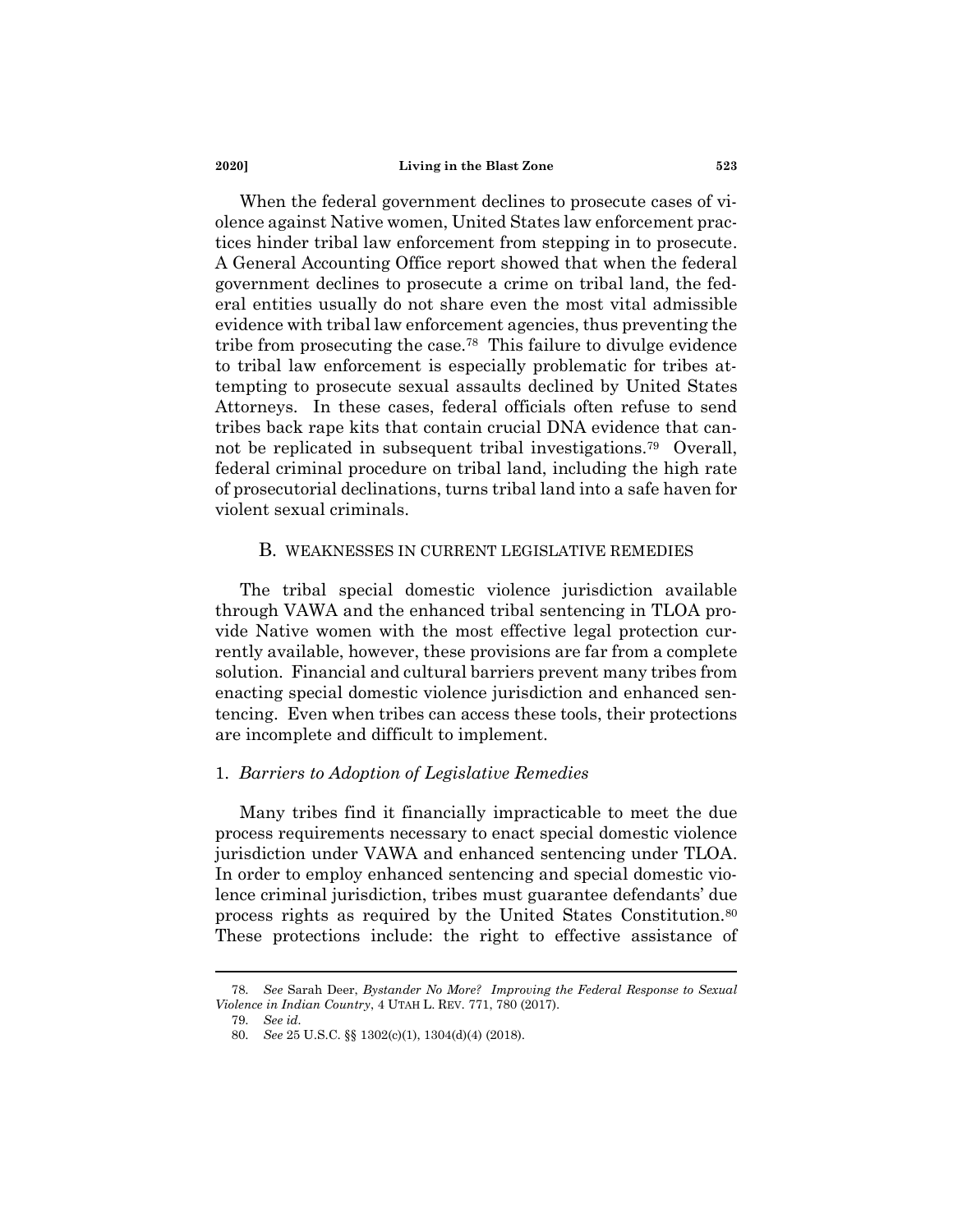counsel by a licensed attorney; the right of indigent defendants to an attorney funded by the tribe; the right to a presiding judge who is licensed to practice law; the right to published criminal laws and rules of evidences and procedure; and the right to publicly maintained records of criminal proceedings.<sup>81</sup> Ensuring these due process rights is an expensive undertaking, and as most tribal courts receive only about six percent of their estimated funding needs, guaranteeing these rights is unaffordable for many tribes.<sup>82</sup> As a result, only about twenty Native American tribes, less than 3.5% of all federally recognized tribes, exercise special domestic violence jurisdiction under VAWA.<sup>83</sup> The majority of tribes are ineligible to enact these laws because they cannot afford the costs of guaranteeing the requisite due process rights through their criminal jus-

#### tice systems.<sup>84</sup>

Tribes that are financially capable of guaranteeing most of the due process rights required by VAWA and TLOA may be unwilling or otherwise unable to ensure the right to a jury of one's peers. VAWA requires tribes to ensure the right to a jury trial, with a jury selected from a "fair cross-section" of the public, meaning that eligible tribes cannot exclude non-natives from their juries. While some tribes have allowed non-native to sit on juries even prior to 2013, other tribes have been hesitant to change tribal laws to allow for non-native jurors.<sup>85</sup> Tribes may refuse to allow non-native jurors because they wish to avoid further assimilation with the

<sup>81.</sup> *See id.*

<sup>82.</sup> A 2015 report by the Bureau of Indian Affairs found that funding for most tribal courts met only six percent of estimated need. *See* NAT'L CONG. OF AM. INDIANS, FISCAL YEAR 2018 INDIAN COUNTRY BUDGET REQUEST: INVESTING IN INDIAN COUNTRY FOR A STRONGER AMERICA 31 (2017), http://www.ncai.org/FY2018-NCAI-Budget-Request2.pdf [https://perma.cc/D9DB-FHJ3] ("It is well-documented that tribal courts have been historically underfunded by the federal government, and that this underfunding negatively impacts their law enforcement operations.").

<sup>83.</sup> *See* Matthew Fletcher, *GTB Press Release: "Grand Traverse Band of Ottawa and Chippewa Indians Implements Authority to Prosecute All Persons, Including Non-Indians for Domestic Violence"*, TURTLE TALK (Nov. 1, 2018), https://turtletalk.wordpress.com/2018/ 11/01/gtb-press-release-grand-traverse-band-of-ottawa-and-chippewa-indians-implementsauthority-to-prosecute-all-persons-including-non-indians-for-domestic-violence

<sup>[</sup>https://perma.cc/6J96-MN9B]; *see also Frequently Asked Questions*, U.S. DEP'T OF THE INTERIOR INDIAN AFF., https://www.bia.gov/frequently-asked-questions [https://perma.cc/ RA3X-Q3RU] (last visited Apr. 19, 2020) ("At present, there are 573 federally recognized American Indian and Alaska Native tribes and villages.").

<sup>84.</sup> *See* Sarah Deer, *Native People and Violent Crime: Gender Violence and Tribal Jurisdiction*, 15 DU BOIS REV. 89, 101 (2018).

<sup>85.</sup> *See* Bennett, *supra* note 70 (quoting Chrissi Nimmo, assistant attorney general to the Cherokee Nation: "How do we, as an Indian tribe, want to open up our court system to non-Indians? It's always been Cherokees. How do we carve out this special seating?").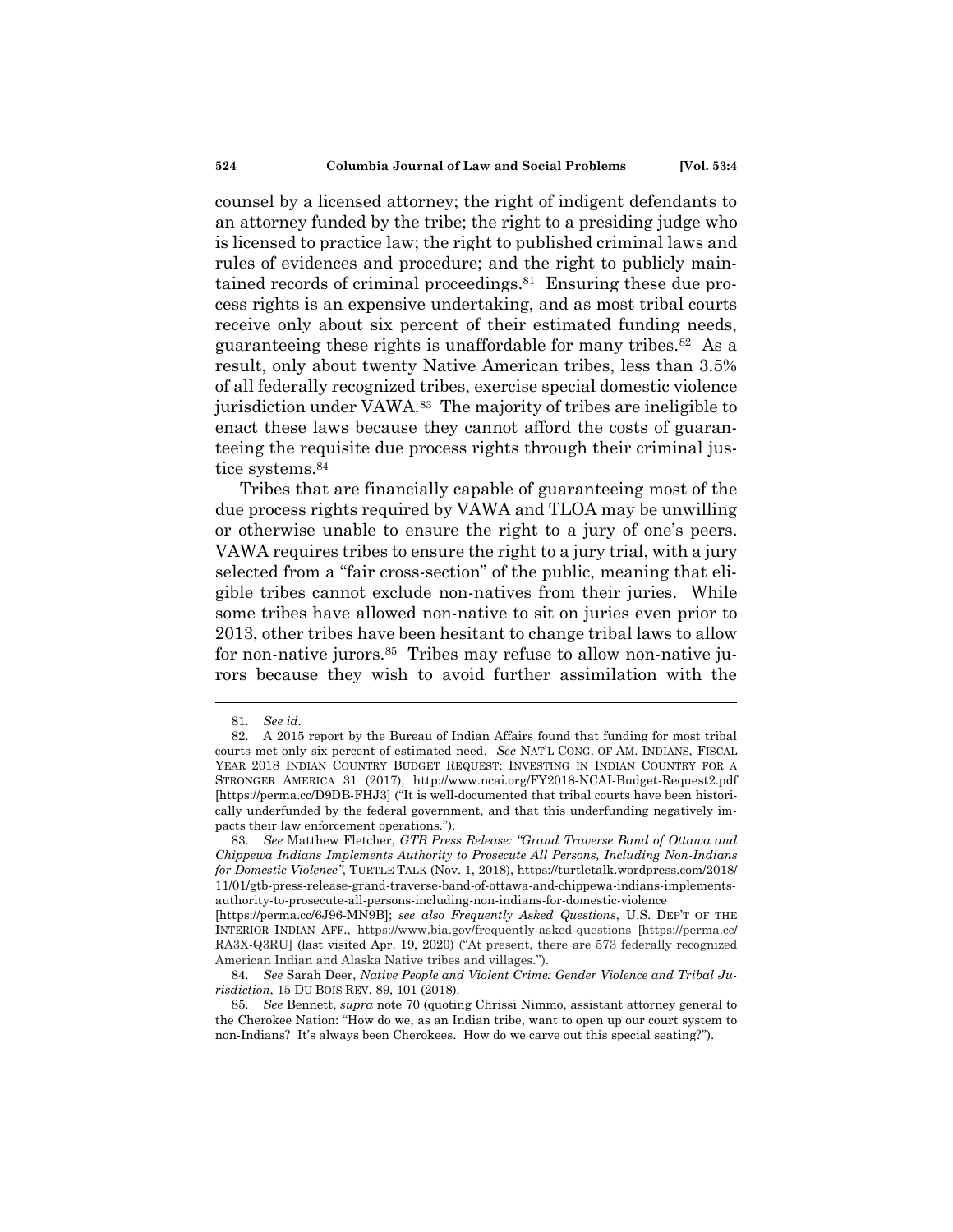United States criminal justice system.<sup>86</sup> Even if a tribe is willing to allow non-native jurors, it is unclear whether tribes have the authority to subpoena nonmembers to sit on tribal juries.<sup>87</sup>

# 2. *Inadequate Means for Implementation of Legislative Remedies*

For tribes that are willing and able to uphold the due process rights required to implement protections under VAWA and TLOA, it is not a given that these tribes also have the resources to effectively utilize the protections available through these statutes. Many tribes do not have the means to properly staff tribal law enforcement.<sup>88</sup> For example, the Fort Berthold Reserve, which covers an area larger than Rhode Island, employs only twenty tribal law enforcement officers.<sup>89</sup> At times, only two tribal officers are on duty throughout the entire Fort Berthold Reserve.<sup>90</sup> Tribal Police Chief Chad Johnson acknowledged that Fort Berthold tribal law enforcement needs at least fifty more officers.<sup>91</sup> Overextended law enforcement means that cases regarding missing Native women rarely move past a missing person's report.<sup>92</sup>

Inadequate law enforcement is exceptionally problematic for Alaska Natives. Since Congress enacted Public Law 280, which enabled certain states to appropriate federal criminal jurisdiction over crimes on native land, Alaska Natives must rely solely on the protection of state law enforcement with FBI intervention only in extraordinary cases.<sup>93</sup> Despite encompassing a territory one-fifth the size of the lower forty-eight continental states and, as

<sup>86.</sup> *See id.*

<sup>87.</sup> *See* DEER, *supra* note 51, at 103.

<sup>88.</sup> *See* Horwitz, *supra* note 19; *see also* Bloomberg Editors, *Commentary: Confront Violence Against Native American Women*, HERALD NET, (Feb. 17, 2019), https://www.heraldnet.com/opinion/commentary-confront-violence-against-native-american-women/ [https://perma.cc/LLH7-NW57].

<sup>89.</sup> *See* Horwitz, *supra* note 19. By contrast, Rhode Island employs over 3,000 police officers. *See* Brian A. Reaves, *Census of State and Local Law Enforcement Agencies, 2008,* U.S. DEP'T OF JUSTICE, BUREAU OF JUSTICE STAT. 15 (2011), https://www.bjs.gov/content/ pub/pdf/csllea08.pdf [https://perma.cc/RT2D-WJ85].

<sup>90.</sup> *See* Horwitz, *supra* note 19.

<sup>91.</sup> *See id.*

<sup>92.</sup> *See* Lucy Anna Gray, *Forgotten Women: The Conversation of Murdered and Missing Native Women is Not One North America Wants to Have — But It Must*, INDEPENDENT (Aug. 14, 2018), https://www.independent.co.uk/news/long\_reads/native-american-women-missing-murder-mmiw-inquiry-canada-us-violence-indigenous-a8487976.html [https://perma.cc/AN9R-GUM7].

<sup>93.</sup> *See* Act of Aug. 15, 1953, Pub. L. No. 83-280, 67 Stat. 588 (1953); 28 C.F.R. § 50.25(a) (2019).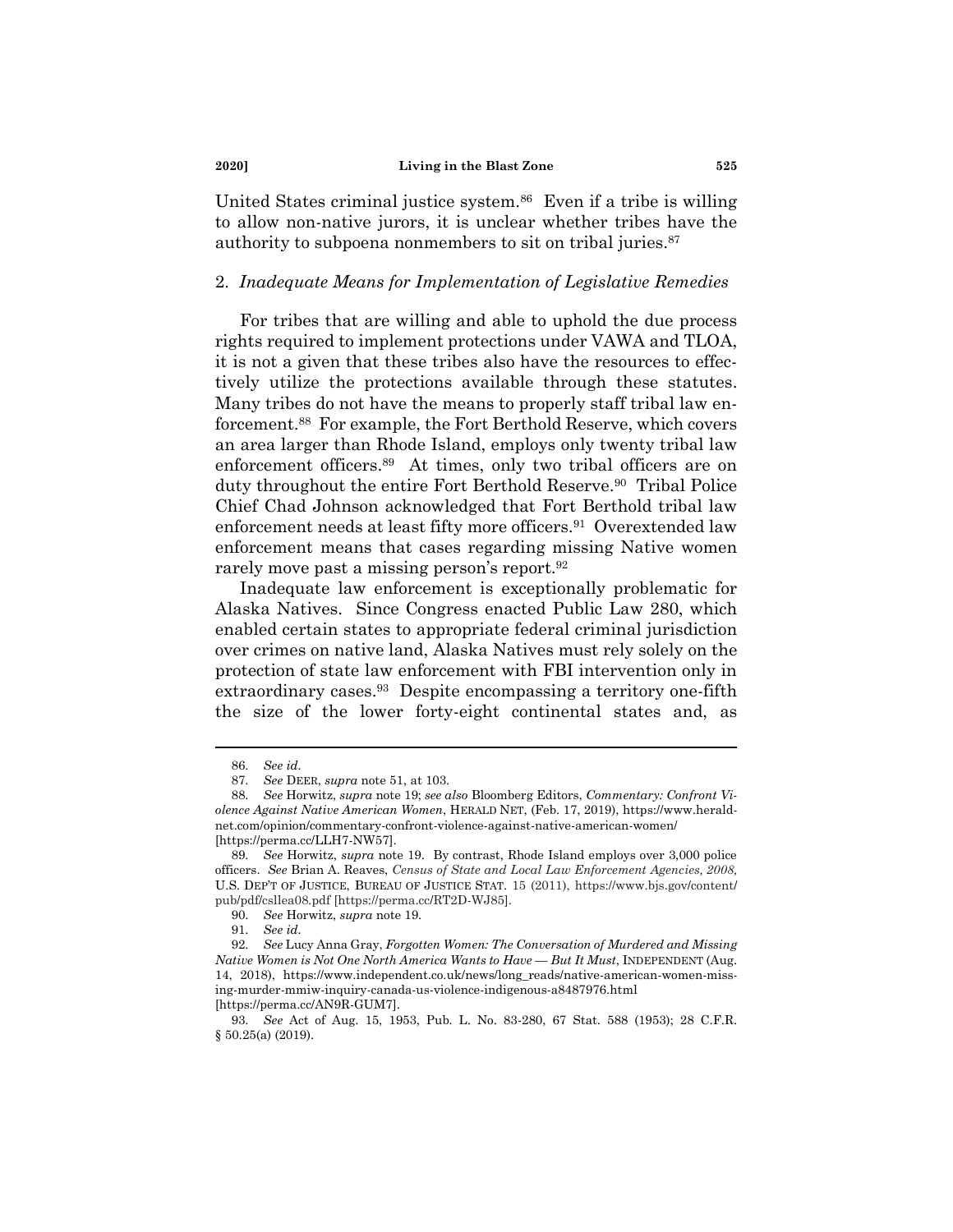previously noted, maintaining the highest rate of women murdered by men,<sup>94</sup> Alaska employs only about 300 state troopers.<sup>95</sup> Overextended Alaskan state law enforcement agencies have been accused of knowingly classifying homicides of Native women as suicides.<sup>96</sup> Though racial and sex discrimination play a role in the mismanagement of these cases, it is also relevant that Alaskan law enforcement is the most understaffed by territorial size.

Law enforcement agencies protecting tribal communities are inadequate not only in the quantity of available officers, but also in the quality of officer training programs and response protocols. Particularly, these law enforcement agencies provide insufficient training for navigating the complicated jurisdictional boundaries.<sup>97</sup> As a result, officers unsure of their rights and obligations often refuse to intervene in cases of emergency.<sup>98</sup> The issues caused by this lack of clarity about jurisdictional boundaries are compounded by the strict segregation between tribal and state law enforcement agencies.<sup>99</sup> Without proper communication, both state and tribal law enforcement may hesitate to act and leave Native families and communities to search for their missing and murdered women on their own.<sup>100</sup> Law enforcement's unresponsiveness can be interpreted as apathy and disrespect and ultimately discourages Native women from reporting sexual and domestic violence. $101$ 

Deficient training and the lack of inter-agency collaboration also increases the risk that tribal law enforcement may not utilize the limited available federal funding in keeping with federal standards. Recently, the tribal police force of the Fort Peck Reservation, which is awaiting the arrival of man camps for the construction of the Keystone XL pipeline,<sup>102</sup> received a penalty for misusing

<sup>94.</sup> *See* Palsha *supra* note 35.

<sup>95.</sup> *See* Hilleary, *supra* note 36.

<sup>96.</sup> *See* Hudetz, *supra* note 68.

<sup>97.</sup> *See* Rebecca A. Hart & M. Alexander Lowther, *Honoring Sovereignty: Aiding Tribal Efforts to Protect Native American Women from Domestic Violence*, 96 CALIF. L. REV. 185, 209 (2008).

<sup>98.</sup> *See id.* at 231.

<sup>99.</sup> *See id.*

<sup>100.</sup> *See id.*

<sup>101.</sup> *See* Alleen Brown, *A New Film Examines Sexual Violence as a Feature of the Bakken Oil Boom*, INTERCEPT (July 1, 2018), https://theintercept.com/2018/07/01/nuuca-bakken-oilboom-sexual-violence [https://perma.cc/TTY9-9NKR].

<sup>102.</sup> *See* Kayla Desroches, *Tribes Worry Keystone Pipeline 'Man Camps' Will Further Spread Coronavirus*, MONT. PUB. RADIO, (Apr. 3, 2020), https://www.mtpr.org/post/tribes-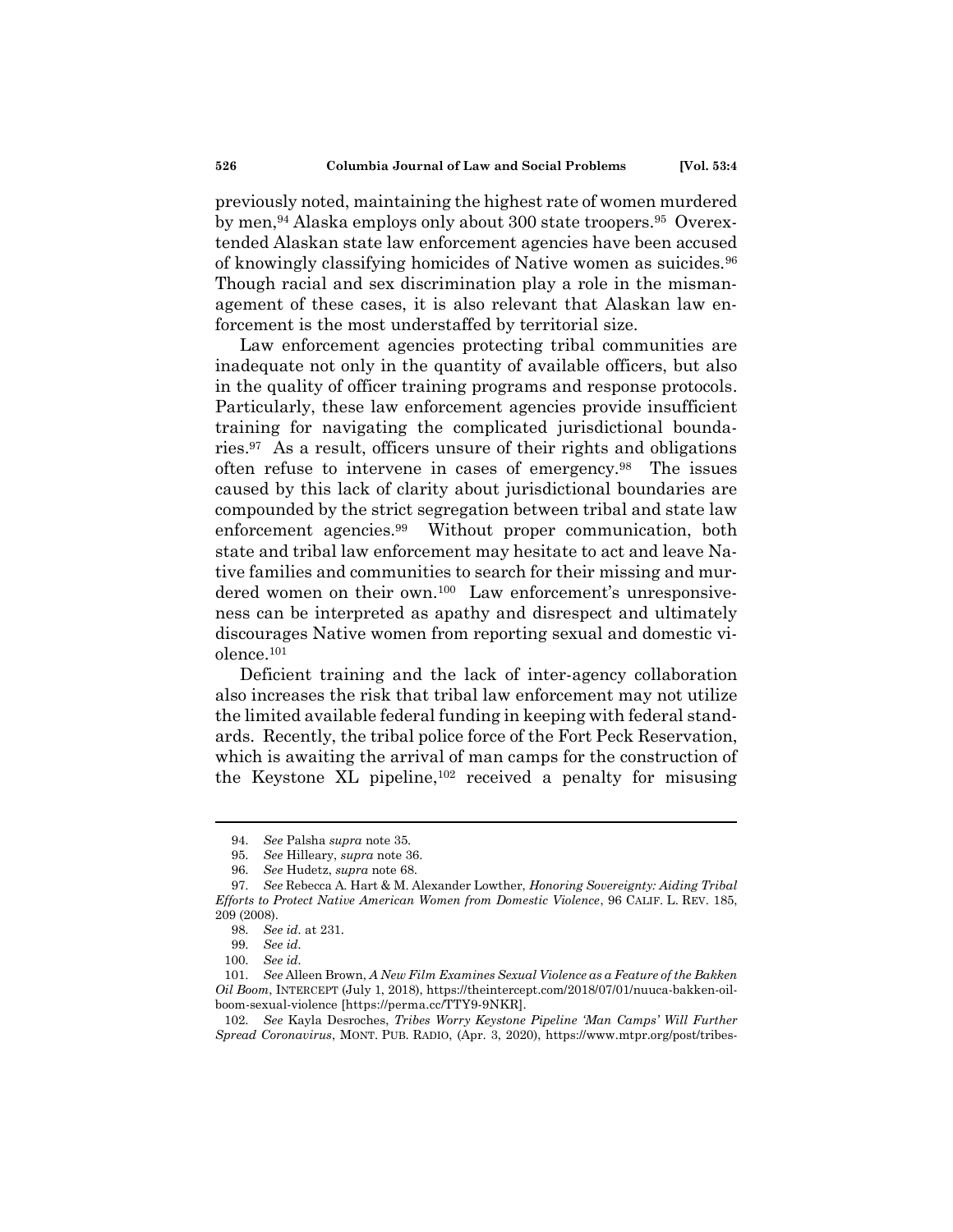federal funds and failing to conduct background checks on officers.<sup>103</sup> Without properly trained or integrated police forces patrolling tribal land, Native women have no reliable authority to turn to after falling victim to violent crime.

#### 3. *Statutory Limitations of Legislative Remedies*

Even if tribes are able to overcome the legal, cultural, and financial barriers to adoption and implementation of legislative remedies, these remedies merely provide security for Native women in limited situations. In cases with Native defendants, TLOA only allows tribes to employ enhanced sentencing if the defendant was previously convicted of the same or a comparable offense or if the prosecutor is seeking a charge punishable by more than one-year of imprisonment in the United States.<sup>104</sup> First time offenders committing lower penalty crimes are free from the enhanced sentencing of TLOA.<sup>105</sup>

In cases involving non-native defendants, VAWA similarly fails to protect against much of the sexual violence on reservations, because it limits tribal jurisdiction to specific crimes, perpetrated by specific defendants, against specific victims.<sup>106</sup> Tribes with special domestic violence jurisdiction under VAWA can only prosecute non-natives for domestic violence, dating violence, and violating protective orders,<sup>107</sup> all of which require prior relationship between the victim and the defendant. <sup>108</sup> Sexual assaults that occur outside the context of a prior relationship between the parties do not fall under this extended tribal jurisdiction.<sup>109</sup> This means the Act provides no protections against stranger rape, sexual assault that occurs during a casual sexual encounter, sex trafficking and sex slavery by strangers, or any other situation in which the defendant and

worry-keystone-pipeline-man-camps-will-further-spread-coronavirus [https://perma.cc/ S6GT-LTWF].

<sup>103.</sup> *See* Associated Press, *Federal Agencies Penalize Fort Peck Tribal Law Enforcement*, U.S. NEWS & WORLD REP. (Apr. 2, 2018), https://www.usnews.com/news/best-states/montana/articles/2018-04-02/federal-agencies-penalize-fort-peck-tribal-law-enforcement [https://perma.cc/K3FP-TKZU] (discussing how the penalty prevented the tribe from receiv-

ing federal policing grants for three years). 104. *See* 25 U.S.C. § 1302(b) (2018).

<sup>105.</sup> *See id.*

<sup>106.</sup> *See id.* § 1304.

<sup>107.</sup> *See id.* § 1304(c).

<sup>108.</sup> *See id.* § 1304(a).

<sup>109.</sup> *See id.*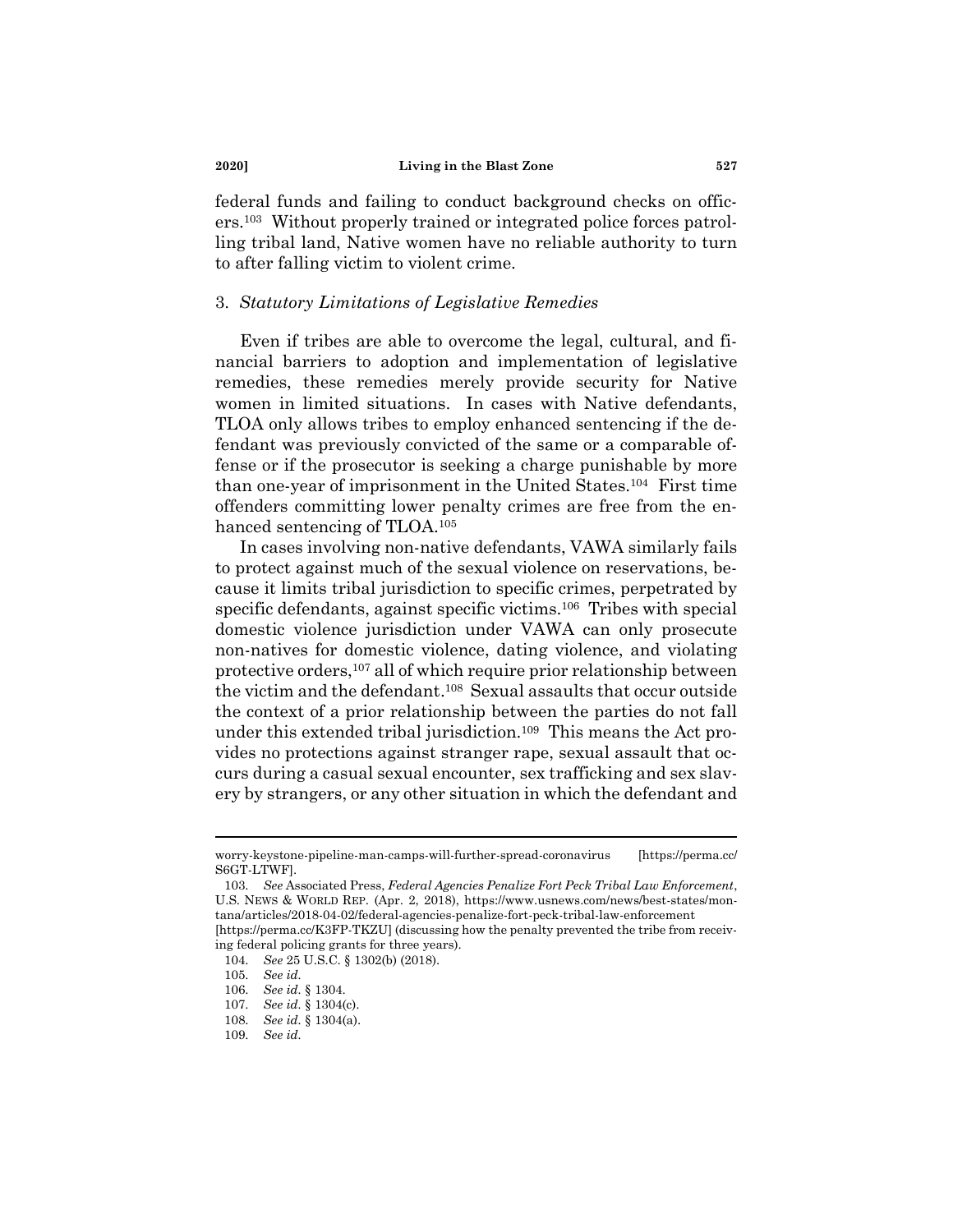victim have no prior relationship.<sup>110</sup> VAWA further limits this special domestic violence jurisdiction to cases in which the defendants have sufficient ties to the community.<sup>111</sup> The requisite sufficient ties are established by the defendant's residence on the reservation, employment on the reservation, or relationship with a tribal member or Indian resident.<sup>112</sup>

Restricting special domestic violence jurisdiction to cases where the defendant has sufficient ties to the tribe and a preexisting relationship with the victim prevents tribes from addressing the issue of habitual sexual predators traveling to tribal land for the purpose of committing crimes. A report on violence against Native women on reservations in upstate Minnesota found an increase in the number of rape cases during hunting season when non-native men more frequently make the short trip to tribal land from neighboring cities.<sup>113</sup> Though these men do not have prior relationships with their victims and would not be considered to have sufficient ties to the tribes under VAWA, these men have such easy access to tribal land that they can travel to a reservation and commit a violent sexual crime and still make it back home within five hours.<sup>114</sup>

The statutory limitations of VAWA hold similar significance for Native women living on tribal land near extractive industries, where the influx of transient workers means Native women are less likely to have a prior relationship with their attackers and their attackers are less likely to have sufficient ties with the tribe. It is these considerable weaknesses in current legislative remedies for the de facto jurisdictional gap on tribal land that leave Native women living near extractive industries especially vulnerable to assault.

# IV. CLOSING THE JURISDICTIONAL GAP AND HOLDING EXTRACTIVE INDUSTRIES ACCOUNTABLE

The complex and interrelated causes of violence against Native women must be met with a multifaceted solution that addresses the flaws in federal, state, and tribal law enforcement responses

114. *See id.*

<sup>110.</sup> *See id.*

<sup>111.</sup> *See id.* § 1304(b)(4)(B).

<sup>112.</sup> *See id.*

<sup>113.</sup> *See* Louise Erdrich, *Rape on the Reservation*, N.Y. TIMES (Feb. 26, 2013), https://www.nytimes.com/2013/02/27/opinion/native-americans-and-the-violence-againstwomen-act.html [https://perma.cc/3ZE2-SX7E].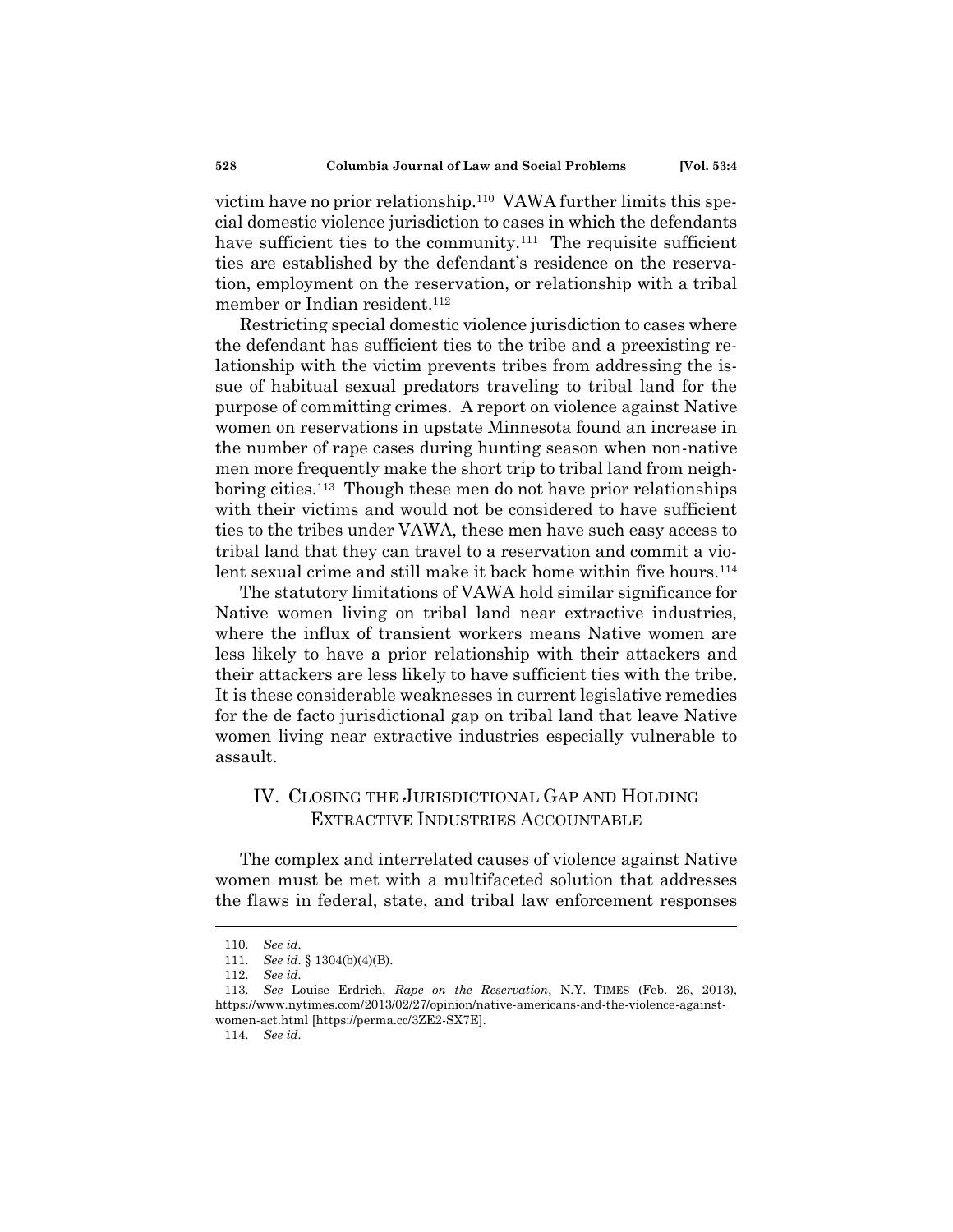and holds extractive industries accountable for the harms their employees cause to tribal communities. This Part of the Note first explores the ways in which criminal justice systems can more effectively hold accountable the perpetrators of violence against Native women. The methods for increasing accountability discussed in this Note are expanding tribal criminal jurisdiction and federal funding for tribal criminal justice systems and promoting collaboration between tribal and United States law enforcement. This Part of the Note then examines methods of holding extractive industries responsible for violence against Native women in neighboring communities through federal agency regulation and through civil liability in state and tribal courts.

# A. HOLDING PERPETRATORS ACCOUNTABLE THROUGH THE CRIMINAL JUSTICE SYSTEM

Native women will only be safe from violence if the people who harm them are held accountable, which will require closing the de facto jurisdictional gap and ensuring that law enforcement agencies have the necessary funding and labor force to uphold legal protections. To close the jurisdictional gap, tribal law enforcement should be allowed to exercise full criminal jurisdiction over all crimes committed on tribal land and should be guaranteed the funding to do so effectively. Where jurisdictional boundaries remain unclear, tribal and United States law enforcement agencies should collaborate and cross-deputize agents<sup>115</sup> so that law enforcement will not hesitate to respond quickly in the event of an emergency.

Perpetrators cannot be effectively held accountable for violence against Native women unless tribal law enforcement is legally permitted and financially able to arrest and prosecute criminals regardless of race or tribal affiliation. The legal support for Congress's decision to vest tribes with special domestic violence criminal jurisdiction under VAWA can and should be use in favor of allowing tribes to exercise criminal jurisdiction over all crimes on

<sup>115.</sup> Cross-deputation gives law enforcement officers the power to act in another criminal jurisdiction. *See* Hart, *supra* note 97, at 231. A cross-deputation agreement would allow tribal, federal, and state law enforcement officers to exercise the power to arrest both Native Americans and non-natives on state, federal, and tribal land. *Id.*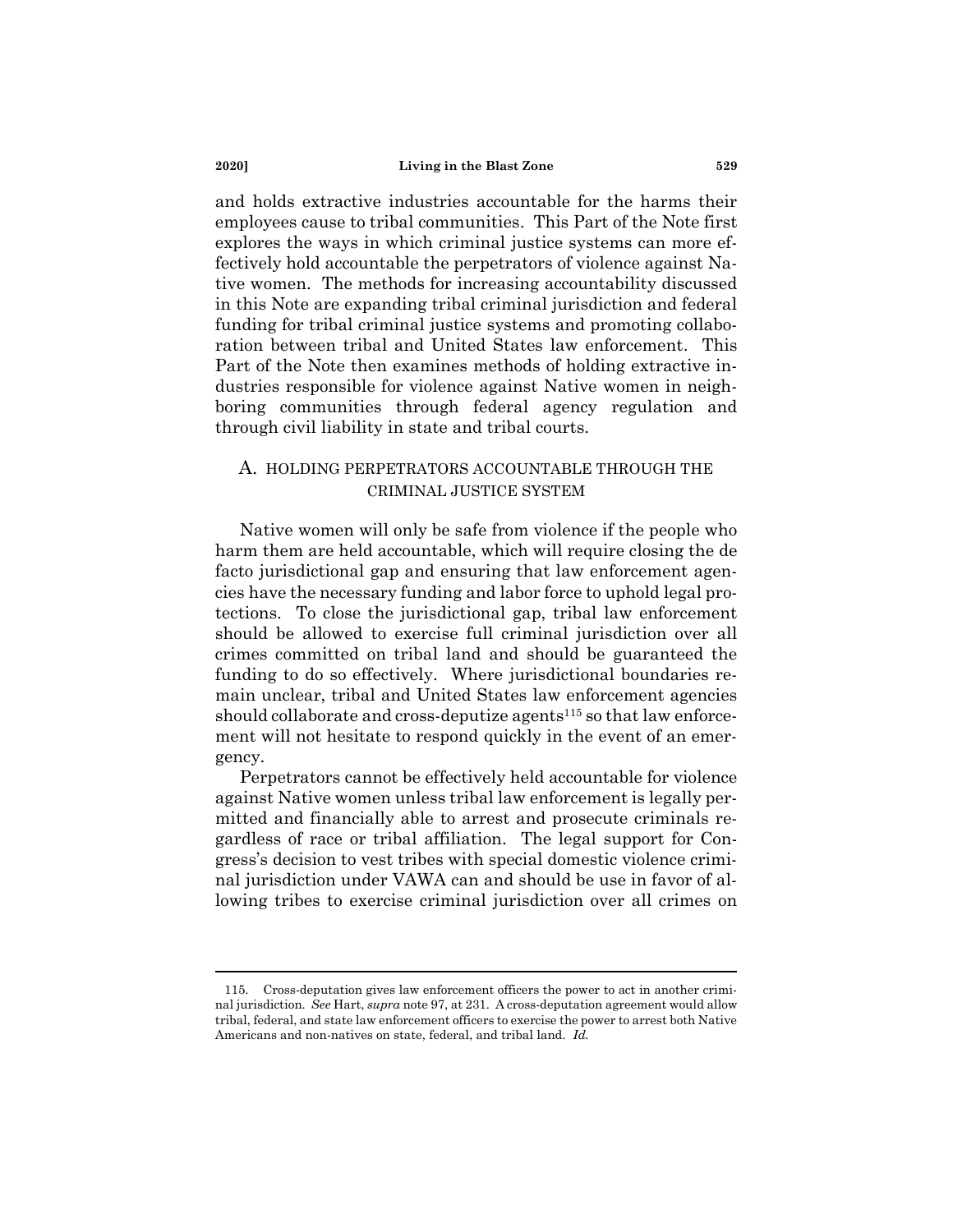tribal land. <sup>116</sup> The partial *Oliphant* fix available through VAWA was created as a compromise between those members of Congress primarily concerned with protecting Native communities from violence and those members primarily concerned with protecting the civil rights of the accused. During Senate floor debates over the 2013 reauthorization of VAWA, Texas Republican Senator John Cornyn claimed that the reauthorization of the Act was "being held hostage by a single provision . . . in order to satisfy the unconstitutional demands of special interests," <sup>117</sup> with Native Americans' and women's rights advocates being the supposed "special interest" groups. VAWA's Tribal Title survived these accusations of unconstitutionality because the Act includes civil rights assurances that preserve the due process rights of the accused.<sup>118</sup> The reauthorization of the Act is evidence that Congress can vest tribes with criminal jurisdiction and still ensure the rights of the accused through civil rights assurances. Therefore, permitting tribes that meet civil rights requirements to exercise complete criminal jurisdiction would not be inconsistent with tribal status as "domestic dependent nations." 119

At the time of the 2013 reauthorization of VAWA, restoration of tribal criminal jurisdiction over domestic violence was seen as the "first step" in addressing the dangers of *Oliphant*. <sup>120</sup> Though this was a timely first step in the face of the epidemic of violence against Native women, the solution should continue to progress with expanded criminal jurisdiction. VAWA itself proves that Congress has the power to effect legislation altering the impact of the *Oliphant* decision. Congress should utilize this power to enact legislation expanding tribal criminal jurisdiction to include all crimes on tribal land.<sup>121</sup> Again, using VAWA as a roadmap, this new legislation could ensure the civil rights of defendants by requiring

<sup>116.</sup> The Constitution grants Congress "plenary and exclusive authority" over Native tribes. United States v. Lara, 541 U.S. 193, 200 (2004). In *U.S. v. Lara*, the Supreme Court confirmed this power and reiterated that "Congress does possess the constitutional power to lift the restrictions on the tribes' criminal jurisdiction." *Id.*

<sup>117.</sup> *See* Weisman, *supra* note 1.

<sup>118.</sup> *See* 25 U.S.C. § 1304(d) (2018).

<sup>119.</sup> *See* Oliphant v. Suquamish Indian Tribe, 435 U.S. 191, 208 (1978).

<sup>120.</sup> *See* Deer, *supra* note 84.

<sup>121.</sup> In Public Law 280 states, federal solutions will not address inaction by state law enforcement, but Public Law 280 states can take steps towards recognizing tribal sovereignty by retroceding criminal jurisdiction to tribes. Public Law 280 states can protect the civil rights of defendants by retroceding jurisdiction contingent upon the tribe's assurance of civil rights or retroceding only limited jurisdiction until the tribe can provide such an assurance. *See* Hart, *supra* note 97, at 229.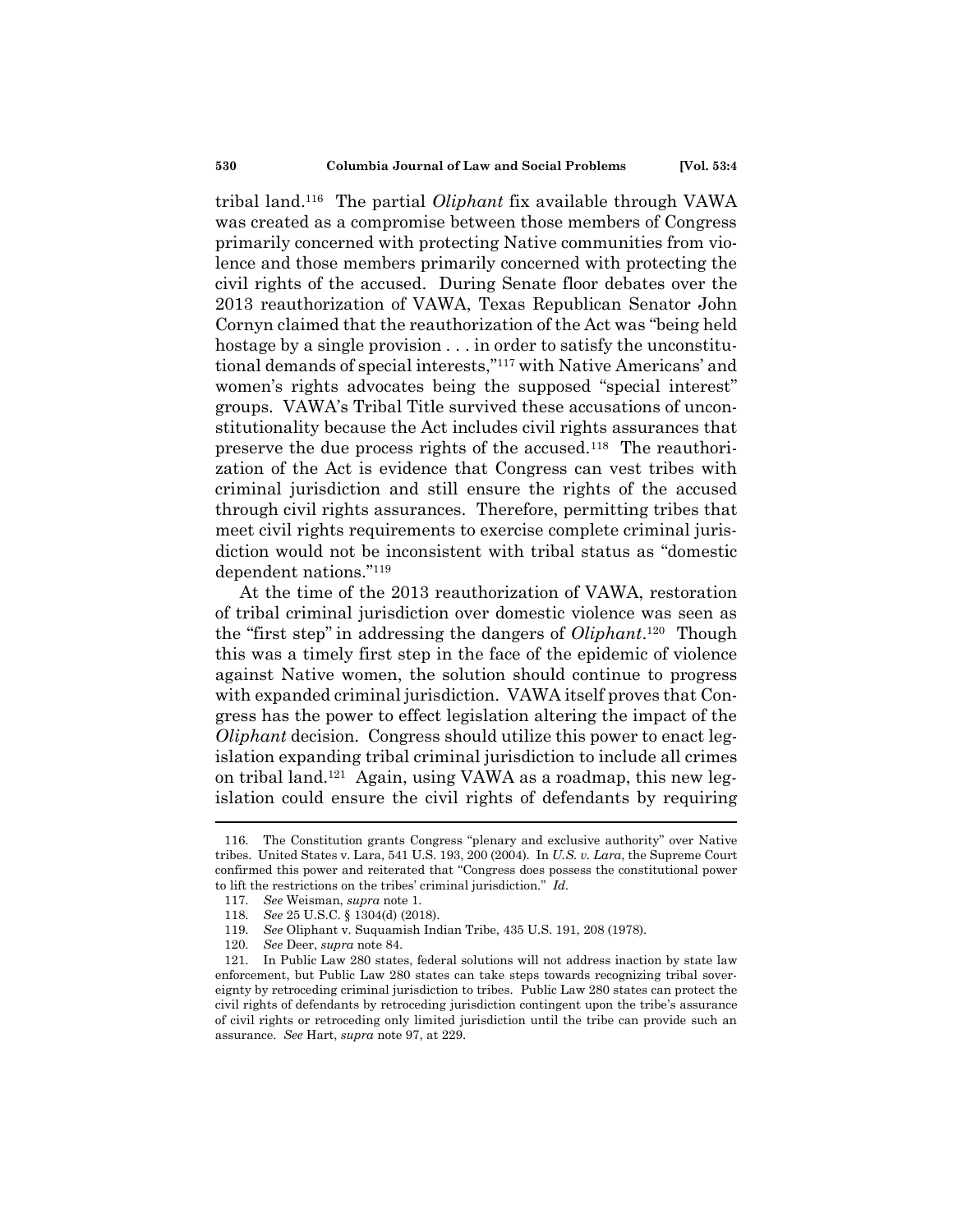tribes to guarantee these civil rights in order to be eligible to exercise the expanded criminal jurisdiction. This legislation would authorize tribal law enforcement to respond quickly to violence against not only Native women, but also children, the elderly, nonnative women, and all women who are assaulted by strangers, without apprehension that the matter lies outside of tribal jurisdiction.

In addition to extending tribal criminal jurisdiction, the federal government should increase funding for tribal criminal justice systems. In fact, the federal government must provide tribes with the additional funding necessary to successfully implement the extended jurisdiction. The United States is under international obligation to ensure that Native women's right to life is respected, and thus must guarantee that tribes have access to the funds necessary to effectively protect Native women. When the United States ratified the International Convention on Civil and Political Rights, the United States undertook to "ensure" <sup>122</sup> the right to life<sup>123</sup> and the right to be free from cruel, inhuman, or degrading treatment<sup>124</sup> to all individuals within its territory and subject to its jurisdiction.<sup>125</sup> The word "ensure" places a positive obligation on the United States to fulfill these rights for all people without distinction based on race, sex, or national origin.<sup>126</sup> In the case of violence against Native women, increased federal funding is necessary to fulfill this positive obligation. This funding should be used to strengthen tribal criminal justice systems and to promote data collection and organization. Extensive and well-organized data would help to further illuminate the realities of the epidemic of violence against Native women. In bringing these facts to light, the data would allow the federal government to better comply with its international obligations by informing the creation of tribe-specific solutions and funding allocations.

Properly funding tribal criminal justice systems is not only an international obligation but also a constitutional requirement. The Federal Indian Trust Responsibility is a legally enforceable fiduciary duty, which has been repeatedly upheld by the Supreme

<sup>122.</sup> International Covenant on Civil and Political Rights art. 2.1, Dec. 16, 1966, 999 U.N.T.S. 171.

<sup>123.</sup> *Id.* art. 6.

<sup>124.</sup> *Id.* art. 7.

<sup>126.</sup> *Id.*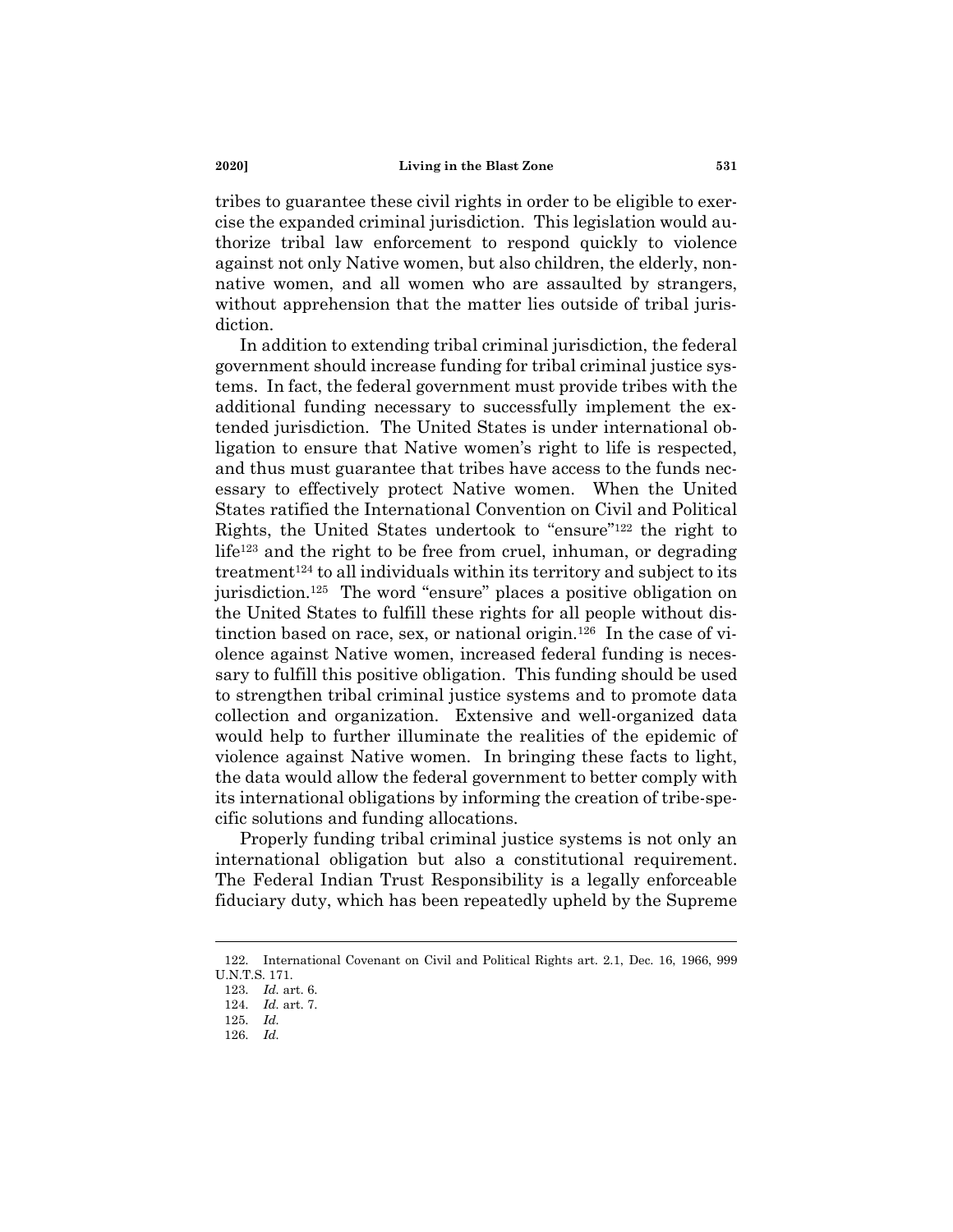Court, and requires the federal government to uphold any fiduciary duties that it undertakes with respect to Native tribes.<sup>127</sup> This Trust Responsibility has been interpreted as a duty to protect.<sup>128</sup> As the federal government has "charged itself with moral obligations" <sup>129</sup> to fund tribal criminal justice systems, it must do so as necessary to protect the lives and safety of Native people.<sup>130</sup>

In September 2018, the United States Justice Department announced awards of up to \$246 million in grants to improve safety in Native communities, with \$133 million allocated to supporting survivors of violence.<sup>131</sup> This amount doubles federal funding promoting safety in Native communities.<sup>132</sup> However, considering the enormity of the issues threatening the safety of Native women, Juana Majel-Dixon, co-chair of the National Congress of American Indians task force addressing violence against Native women and girls, is confident that the increased amount will not be enough.<sup>133</sup>

Many tribes will require additional funding to be able to guarantee the civil rights protections necessary for eligibility and successfully implementation of extended criminal jurisdiction. In 2017, the Bureau of Indian Affairs determined that basic law

A 1977 Senate report of the American Indian Policy Review Commission stated that "the purpose behind the trust doctrine is and always has been to ensure the survival and welfare of Indian tribes and people. This includes an obligation to provide those services required to protect and enhance tribal lands, resources, and self-government, and also includes those economic and social programs which are necessary to raise the standard of living and social well-being of the Indian people to a level comparable to the non-Indian society." *See id.*

<sup>127.</sup> *See* Seminole Nation v. United States, 316 U.S. 286, 296 (1942) (citing Cherokee Nation v. Georgia, 30 U.S. 1 (1831)).

<sup>128.</sup> *See* United States v. Kagama, 118 U.S. 375, 384 (1886) ("From their very weakness and helplessness, so largely due to the course of dealing of the Federal Government with them and the treaties in which it has been promised, there arises the duty of protection[.]"). While the language of the Court indicates that the trust doctrine originates from a paternalistic manifestation of white supremacy, it has since been invoked for the benefit of Native people. STEPHEN L. PEVAR, THE RIGHTS OF INDIANS AND TRIBES: THE AUTHORITATIVE ACLU GUIDE TO INDIAN AND TRIBAL RIGHTS 33 (3d. ed. 2004).

<sup>129.</sup> *Seminole Nation*, 316 U.S. at 297.

<sup>130.</sup> *See id.* (indicating that the conduct of the federal government in its deals with the Native Americans should be "judged by the most exacting fiduciary standards").

<sup>131.</sup> *See* Press Release, Office of Pub. Affairs, U.S. Dep't of Justice, Justice Department Will Award Up to \$246 Million in Grants to Improve Public Safety in American Indian and Alaska Native Communities (Sept. 19, 2018), https://www.justice.gov/opa/pr/justice-department-will-award-246-million-grants-improve-public-safety-american-indian-and [https://perma.cc/QX6L-RVAF].

<sup>132.</sup> *See* Chantal Da Silva, *DOJ Doubles Funding to Combat Violence Against Indigenous Women, Amid Staggering Deaths and Disappearances*, NEWSWEEK (Sept. 20, 2018), https://www.newsweek.com/doj-doubles-funding-combat-violence-against-indigenouswomen-amid-staggering-1130449 [https://perma.cc/9S8F-73UC].

<sup>133.</sup> *See id.*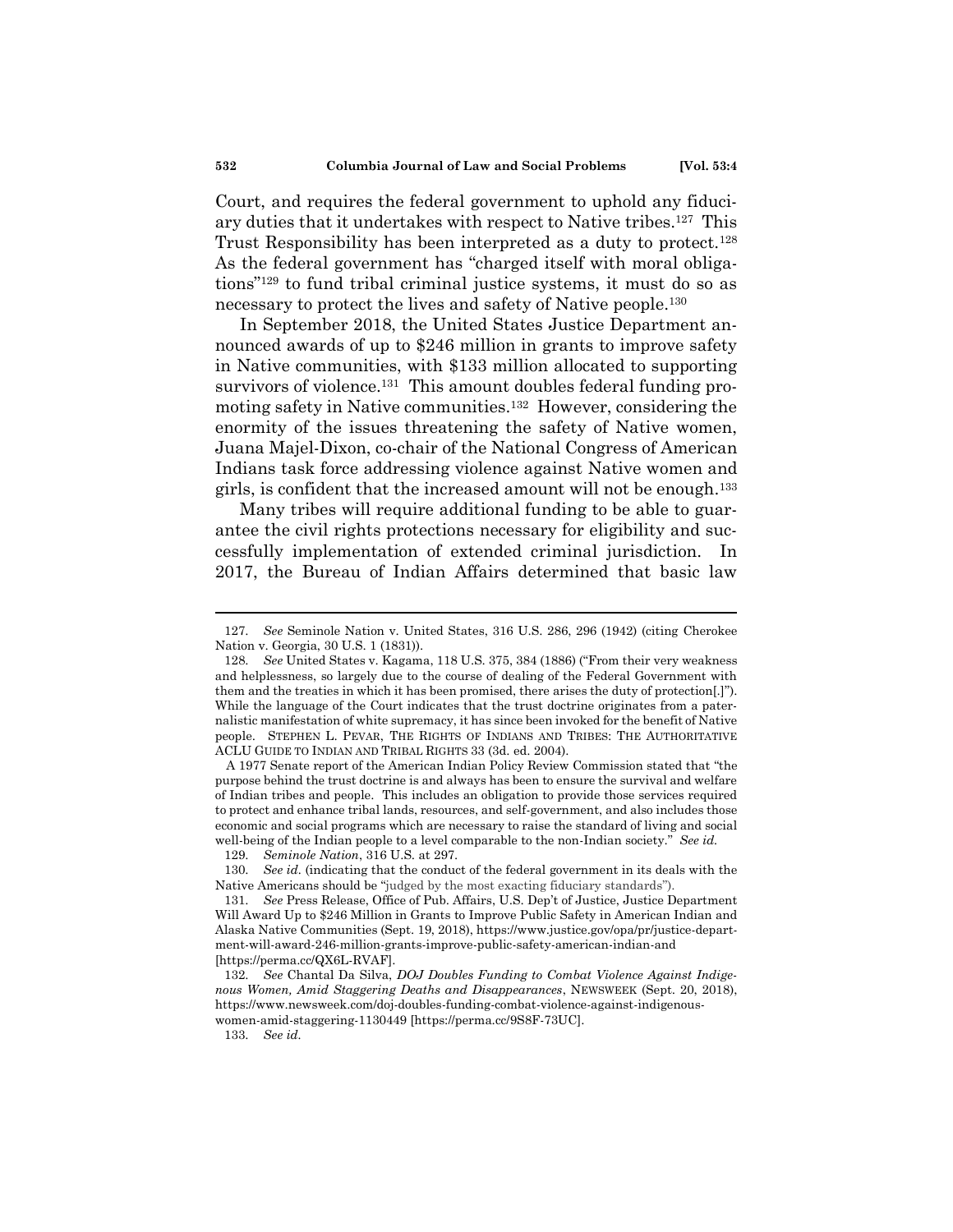enforcement and detention services on tribal land would require a total of \$1 billion in funding to meet the due process requirements set forth in TLOA.<sup>134</sup> Notably, the due process requirements under TLOA provide fewer protections then those under VAWA.<sup>135</sup> This indicates that to ensure the more robust due process protections provided by VAWA, tribal courts would likely need over \$1 billion in total funding.

Fully funded tribal criminal justice systems, with the legal authority to prosecute all crimes of tribal land, would be more capable not only of protecting the civil rights of the accused but also of protecting the safety of Native women. Increased funding would help law enforcement agencies better protect Native women by affording the agencies the ability to undertake more comprehensive law enforcement training that prioritize interagency collaboration. As the United States Attorney General has acknowledged, prosecuting sexual assaults on tribal land requires collaborative investigation by the FBI, tribal police, and the Bureau of Indian Affairs.<sup>136</sup>

One example of effective collaboration between federal, state, and tribal law enforcement is cross-deputation. Cross-deputation allows agents from any of these enforcement bodies to swiftly arrest suspects and obtain time-sensitive evidence without concern that the crime lies outside the agency's jurisdiction due to the precise location of the crime or the tribal affiliation of those involved.<sup>137</sup> The 2002 Bureau of Justice Statistics Census of Tribal Justice Agencies offers evidence of precedent for such cross-deputations, recording as many as eighty-four tribal law enforcement agencies in cross-deputation agreements with non-tribal

<sup>134.</sup> *American Indian and Alaska Native Public Witness: Hearing Before the Subcomm. on Interior, Env't, and Related Agencies of the H. Appropriations Comm.*, 116th Cong. (2019) (Written Testimony of the National Congress of American Indians), https://www.congress.gov/116/meeting/house/109008/witnesses/HHRG-116-AP06-Wstate-KeelJ-20190307.pdf [https://perma.cc/9JNX-K3D8].

<sup>135.</sup> VAWA requires tribal courts to provide defendants with the right to trial by an impartial jury, selected from a jury pool that reflects a fair cross section of the community and does not systematically exclude any distinctive group in the community. VAWA also requires tribal courts to ensure that defendants and detainees are timely notified of their rights and responsibilities, including the right to file a petition for a writ of habeas corpus in a court of the United States. TLOA does not impose any of these due process requirements of tribal courts. *See* 25 U.S.C. § 1304(b) (2018); *see also id.* § 1302(c).

<sup>136.</sup> *See* Memorandum from David W. Ogden, Deputy Attorney Gen., U.S. Dep't of Justice, for United States Attorneys with Districts Containing Indian Country (Jan. 11, 2010), https://www.justice.gov/archives/dag/memorandum-united-states-attorneys-districts-containing-indian-country [https://perma.cc/J3Z9-C3DQ].

<sup>137.</sup> *See* Hart, *supra* note 97, at 231.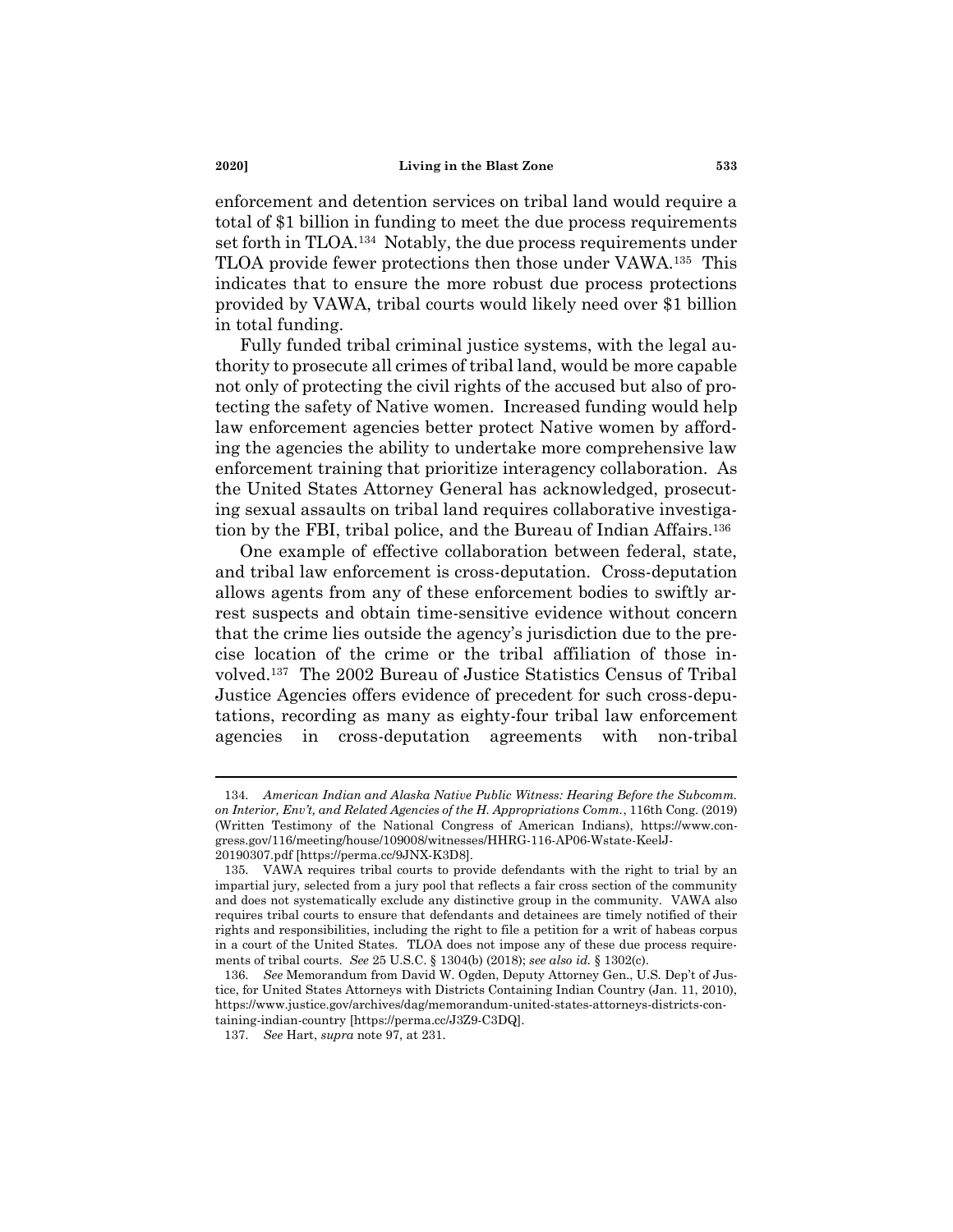authorities.<sup>138</sup> Additionally, while outside the scope of this Note, it is important to consider how racially biased policing affects these communities of color and to develop new law enforcement trainings with these effects in mind.<sup>139</sup> Without the support of properly

Mass incarceration and high rates of police brutality afflict Native communities across the country. The American Civil Liberties Union released a report in August of 2019 which found that Native Americans in North Dakota are imprisoned at a rate six times higher than white North Dakotans. *See* Tess Williams, *ACLU Report Highlights Ways to Reduce Mass Incarceration in North Dakota*, GRAND FORKS HERALD (Aug. 23, 2019), https://www.grandforksherald.com/news/crime-and-courts/4627430-ACLU-report-

highlights-ways-to-decrease-mass-incarceration-in-North-Dakota [https://perma.cc/B7B9- YUF4]. Though Native Americans account for only four percent of the population in North Dakota, Native Americans make up nineteen percent of the state's prison population. *See id.*

Demographics of women's prisons show even higher percentages of Native Americans inmates. In Montana, a state with a population comprised of approximately 6.5% Native Americans, Native women account for thirty-four percent of the women's state prison population. *See* Sarah Mehta & SK Rossi, *Why Are So Many Indigenous People in Montana Incarcerated*, ACLU (Sept. 11, 2018), https://www.aclu.org/blog/smart-justice/parole-and-release/why-are-so-many-indigenous-people-montana-incarcerated [https://perma.cc/TJL3- HP5B].

Similarly, disturbing data from the Center for Disease Control and Prevention found that Native Americans are killed by the police at a higher rate than any other racial or ethnic group in the United States. *See* Elise Hansen, *The Forgotten Minority in Police Shootings*, CNN (Nov. 13, 2017), https://edition.cnn.com/2017/11/10/us/native-lives-matter/index.html [https://perma.cc/QQN5-SW29].

The reasons for this racially biased policing are not uniform, with some police departments taking an explicitly biased us-versus-them approach and others operating from a place of unconscious racial bias. *See* Kirsten Weir, *Policing in Black and White*, 47 MONITORS ON PSYCHOL. 36 (2016). Social psychologist John Dovidio, who studies prejudice at Yale University, explains that "many police departments and officers take a paramilitary approach to law and order, and . . . '[t]here can be a lot of dehumanization that occurs, and that's explicit [bias].'" *See id.* 

Dovidio further explains that many white Americans, including police officers, have implicit racial biases. *See id.* In response to public pressure to address police violence against people of color, some law enforcement offices have begun to implement additional trainings aimed at eradicating unconscious racial bias. *See id.* Unfortunately, implicit bias training alone cannot end police brutality. Psychologist Calvin K. Lai and his colleagues at Harvard University conducted studies finding that implicit bias trainings offer only superficial solutions capable of reducing bias for a few days at most. *See id.*

Dovidio believes that changing police protocol may be a more feasible way to protect communities of color. *See id.* Additional procedure could make policing more formulaic and make racial bias, implicit or otherwise, a less significant part of police officers' decisionmaking processes. *See id.* Though additional procedure is unlikely to eliminate a police officer's racial bias, protocol can help overcome tendencies to act on that bias. *See id.*

<sup>138.</sup> *See id.*

<sup>139.</sup> Though outside the scope of this Note, it is important to address the risks involved in expanding the role of law enforcement on native land. To effectively protect Native women and promote the wellbeing of Native communities more generally, growing police activity on tribal land needs to be accompanied by a growing focus on eliminating racially biased policing. It would be irresponsible to increase the presence of law enforcement on tribal land without addressing the fraught relationship between Native communities and the police.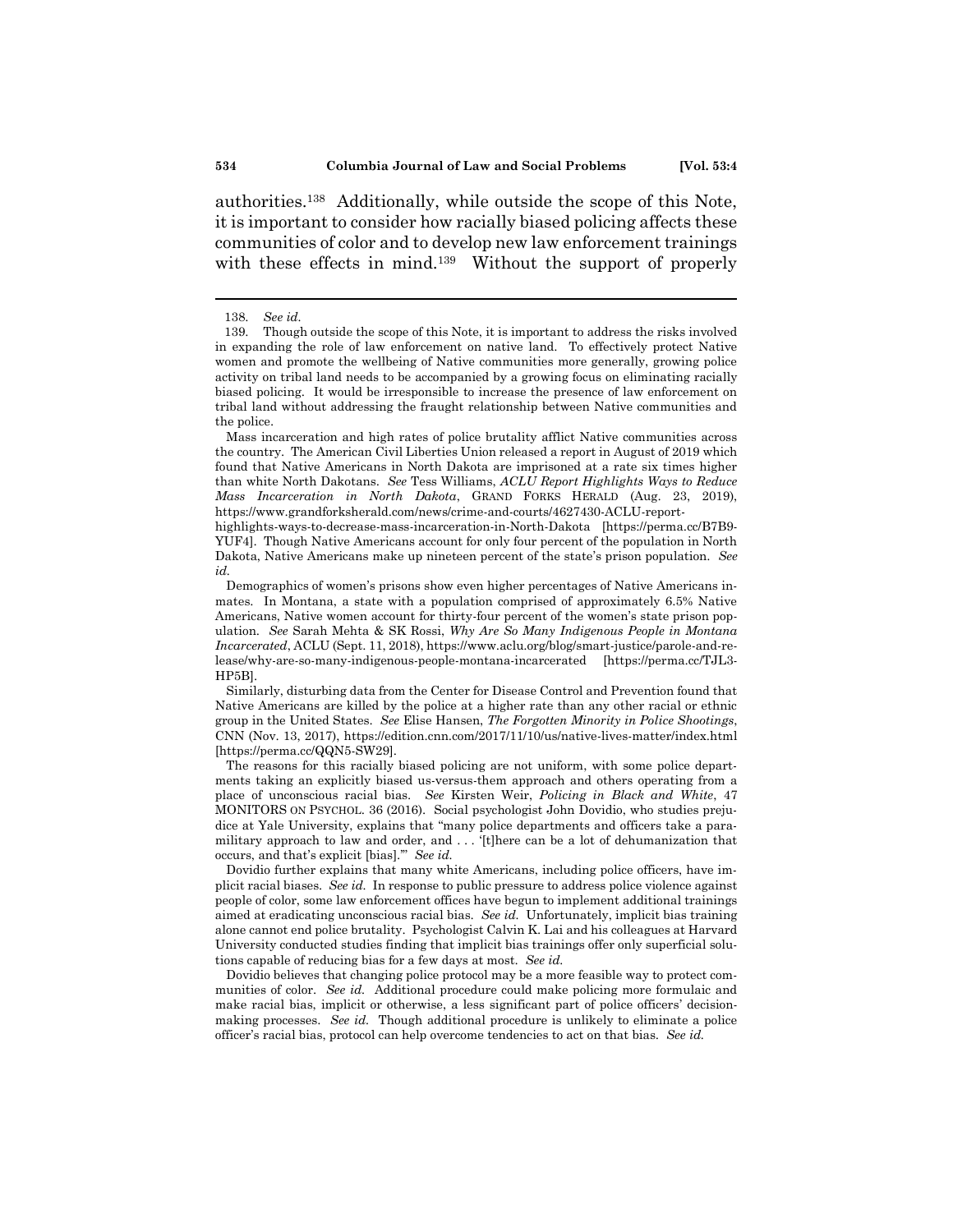trained and fully-funded tribal law enforcement agencies with the authority to arrest all perpetrators regardless of tribal affiliation, the United States cannot secure safety for Native women living near extractive industries.

# B. HOLDING EXTRACTIVE INDUSTRIES ACCOUNTABLE FOR HARM TO NATIVE WOMEN

As oil and gas companies financially benefit from their fast and loose hiring practices, which allow for rapid intake of laborers during extraction booms, these companies should also be held responsible for the high cost these practices place on Native women.<sup>140</sup> To begin, the Environmental Protection Agency (EPA) should hold energy companies responsible for violence against Native women by predicating project approval on a review of the project's potential impacts on the safety of local Native women. Under the Clean Air Act, the EPA must review an Environmental Impact Statement by a federal oversight agency before approving any major extractive industry project.<sup>141</sup> Environmental Impact Statements must include social impacts on the "human environment" when "social and natural . . . effects are interrelated." <sup>142</sup> The Environmental Impact Statement for extraction of the Bakken Formation, a 639-page document, did not address impacts on the safety of Native women from nearby tribal communities and instead only addressed the economic impacts of the project.<sup>143</sup> The EPA should not ignore the evidence that extractive industry ventures lead to an increase of violence against local Native women and should instead require Environmental Impact Statements to properly address the

An example of bias-mitigating procedure is implementation of detailed standard protocol checklists to be followed in most situations. *See id.* Step-by-step checklists could force police officers to abide by protocol with more uniformity regardless of the race of the individuals with whom they interact. *See id.* These detailed checklists could help protect Native Americans from racially biased policing and also ensure that police respond to violence against Native women in a consistently thorough manner.

<sup>140.</sup> When oil prices are on the rise, extractive companies can be in immediate need of more employees and rapidly bring in "quantity over quality," hiring anywhere from fifty to one hundred men at a time. *See* Bleir & Zoledziowski, *supra* note 11.

<sup>141.</sup> *See* 42 U.S.C. § 7609 (2018) ("The Administrator shall review . . . the environmental impact of any . . . newly authorized Federal projects for construction and any major Federal agency action[.]").

<sup>142.</sup> *See* 40 C.F.R. § 1508.14 (2019).

<sup>143.</sup> *See* BUREAU OF INDIAN AFF., FINAL ENVIRONMENTAL IMPACT STATEMENT FOR THE MANDAN, HIDATSA, AND ARIKARA NATION'S PROPOSED CLEAN FUEL REFINERY PROJECT (2009).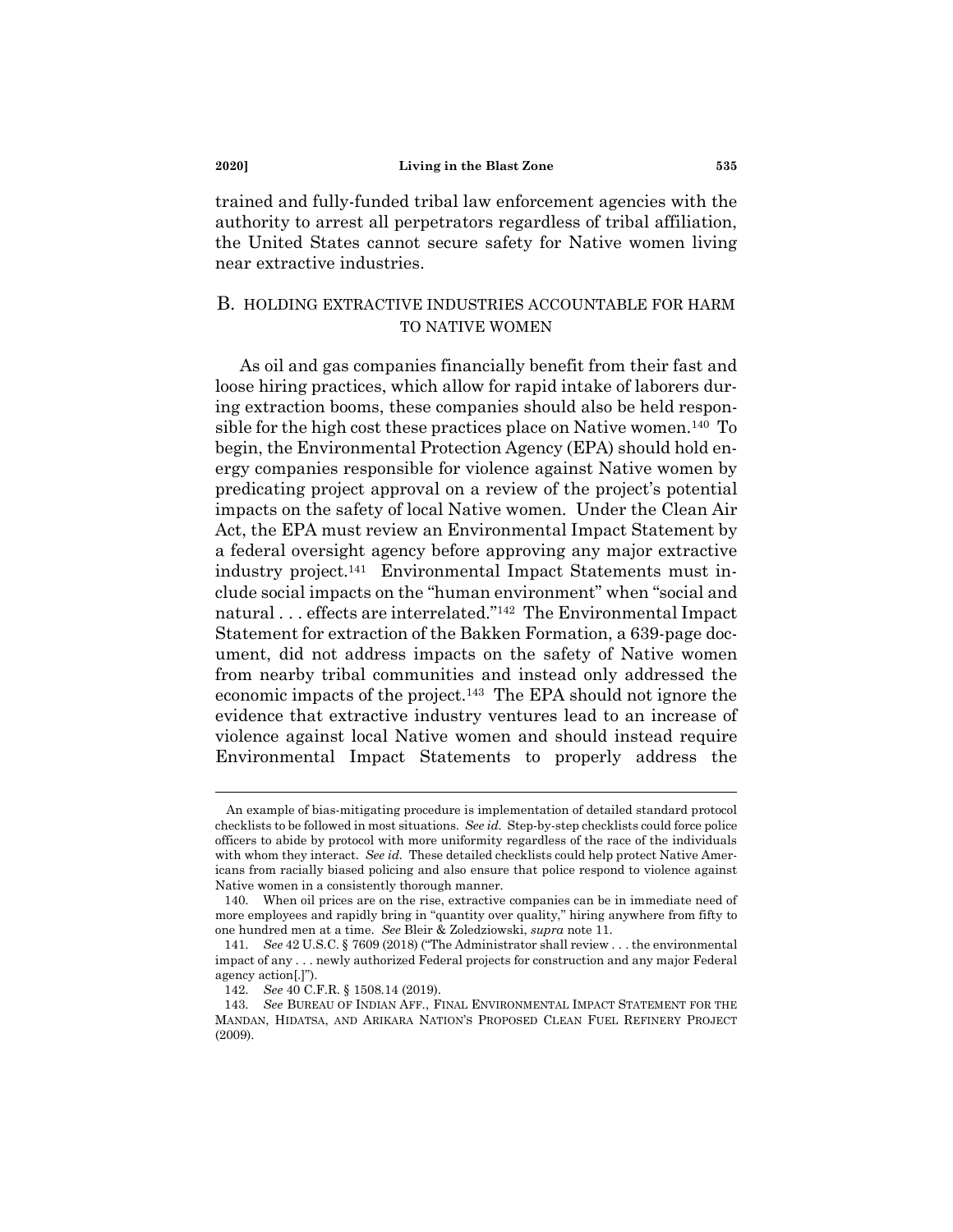impacts on the safety of Native women before approving a proposed project.

Civil suits provide another avenue through which to hold extractive companies accountable for the consequences of their negligent hiring processes. Based on analogous suits against firearm manufacturers, tribal governments could sue fossil fuel producers under state common law public nuisance for the negligent hiring practices<sup>144</sup> that lead to spikes in violence against Native women.<sup>145</sup> In the early 2000s, state and local governments brought public nuisance claims against firearm manufactures for negligently contributing to an illegal black market for firearms and interfering with the public right to be free from unwanted injury.<sup>146</sup> Though firearm manufacturing is a highly regulated industry, some courts upheld these public nuisance claims and allowed local and state governments to recover the increased municipal cost of adapting to and combating gun violence.<sup>147</sup> Communities near extractive industries could make the analogous argument that fossil

<sup>144.</sup> The doctrine of negligent hiring allows plaintiffs to hold an employer liable for harms inflicted by an employee, if the employer knew or should have known of the risk that the employee could cause harm, or if this risk was discoverable through reasonable investigative measures. *See* 1 Business Torts § 5.01 (2019). Federal and state courts in nearly every state have recognized the cause of action for negligent hiring. *See id.* Standards of liability and requirements for foreseeability vary. *See id.* at § 5.10. Thorough and reliable background checks are generally considered to be reasonable investigative measures. *See id.* at § 5.39. The doctrine of negligent hiring has been applied to cases in which the employer created a situation where a sexual predator had access to vulnerable people, like families living in a trailer park. *See* [Name Redacted — Victim/Plaintiff] v. City of Bos., 13 Mass. L. Rep. 4, 2001 Mass. Super. LEXIS 154, at \*21–23 (Sup. Ct. Jan. 24, 2001) (citing Bonnie W. v. Commonwealth, 419 Mass. 122 (1994)).

<sup>145.</sup> *See* Brown, *supra* note 101 ("As of 2015, nearly 20 percent of convicted sex offenders living on the Fort Berthold Indian Reservation had failed to register, compared to between 4 and 5 percent for the rest of North Dakota.").

<sup>146.</sup> *See, e.g.*, City of Gary v. Smith & Wesson Corp., 801 N.E.2d 1222, 1227 (Ind. 2003); City of Cincinnati v. Beretta U.S.A. Corp., 768 N.E.2d 1136, 1142 (Ohio 2002); White v. Smith & Wesson Corp., 97 F. Supp. 2d 816, 829 (N.D. Ohio 2000).

<sup>147.</sup> *See, e.g.*, *City of Gary*, 801 N.E.2d at 1227 (Ind. 2003) (upholding the City of Gary's public nuisance claim); *City of Cincinnati*, 768 N.E.2d at 1142 (upholding the City's public nuisance claim, maintaining that public nuisance claims can be sustained even in the absence of injury to real property and even if the defendant had no control over the product when the public harm occurred); *White*, 97 F. Supp. 2d at 829 (N.D. Ohio 2000) (finding that the City's public nuisance claim would be allowed if the City could prove that the defendants were negligent in creating the conditions of the nuisance). *Cf.* Ganim v. Smith & Wesson Corp., 780 A.2d 98 (Conn. 2001) (finding that the city could not recover because the alleged injuries were remote and indirect); Camden County Bd. of Chosen Freeholders v. Beretta U.S.A. Corp., 273 F.3d 536, 540 (3d Cir. 2001) (holding that lawfully selling non-defective products is not a public nuisance under state law and even if the court did expand the definition of public nuisance, it would not do so in this case because the gun manufacturers did not have control over the actions of the third party criminals).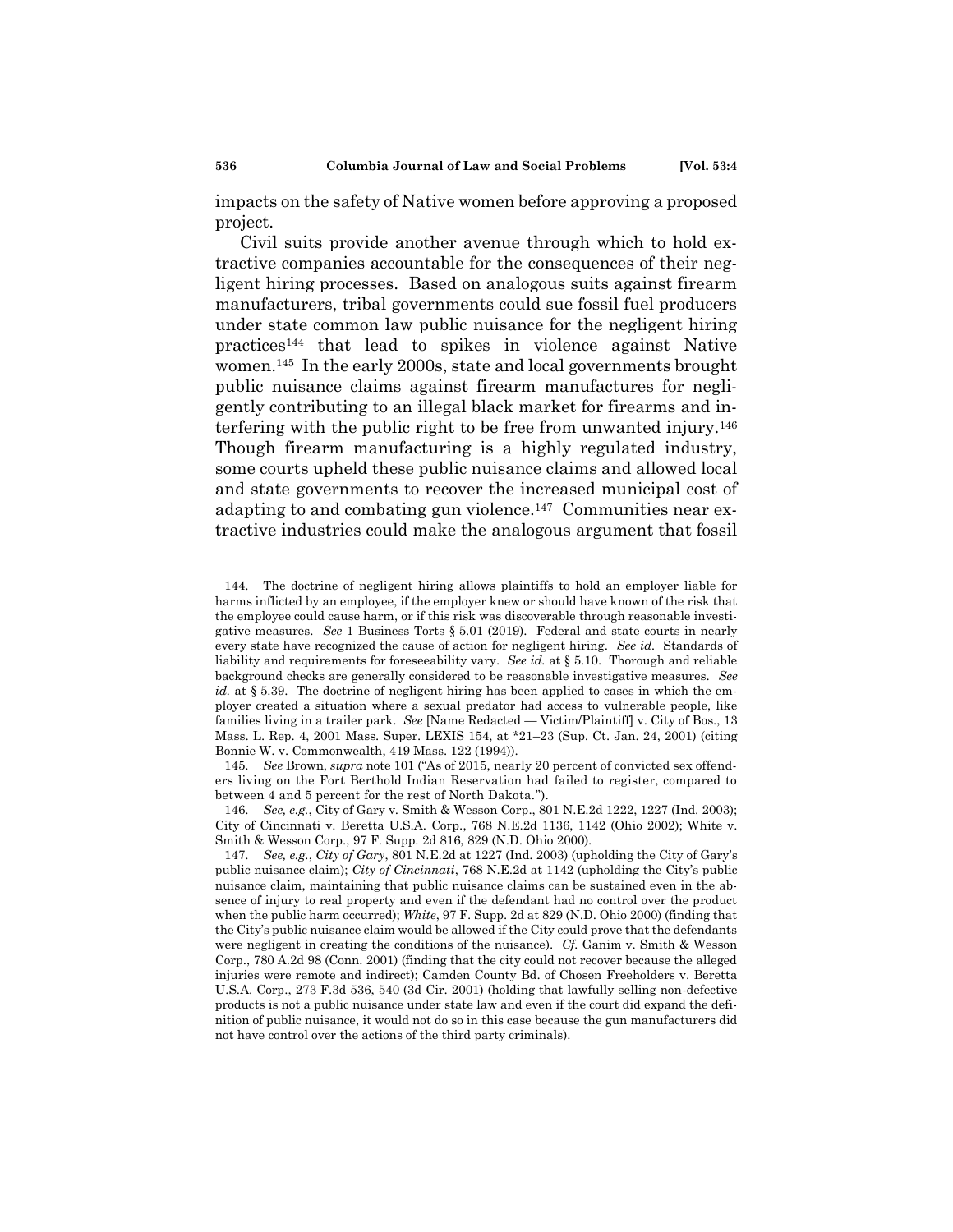fuel producers' hiring practices are negligent and that the resulting rise in crime is a public nuisance interfering with public safety.<sup>148</sup>

Extractive companies should also be held civilly liable in tribal court. Tribes can use the ruling in *Montana v. United States*, confirming tribes' ability to exercise civil jurisdiction over nonmembers in voluntary relationship with the tribe, to hear suits against fossil fuel producers operating on tribal land.<sup>149</sup> In *Dolgencorp, Inc. v. Mississippi Band of Choctaw Indians*, the U.S. District Court held that the tribal court had the jurisdiction to hear a civil case against a non-native defendant operating a business on tribal land through a consensual relationship with the tribe.<sup>150</sup> Notably, the tribal case concerned a plaintiff seeking to hold a corporation with negligent hiring practices liable for a sexual assault perpetrated by an employee.<sup>151</sup> The defendant corporations tried to dismiss the case, claiming that the tribal court did not have jurisdiction over non-natives.<sup>152</sup> The Choctaw Supreme Court upheld the tribal court's exercise of civil jurisdiction based on the ruling in *Montana v. United States*. <sup>153</sup> Dolgencorp, Inc. then sued the tribe in United States District Court. The District Court agreed with the Choctaw Supreme Court ruling and found that Dolgencorp, Inc. was in a consensual relationship with the tribe and was subject to tribal civil jurisdiction.<sup>154</sup>

Tribal courts can use this civil jurisdiction under the *Montana*  exception to hear suits against fossil fuel producers with extraction sites, pipelines, or man camps on reservation land.<sup>155</sup> The Ninth

<sup>148.</sup> Fossil fuel producers fail to conduct comprehensive background checks. These companies may be negligently hiring violent sexual criminals and housing them near Native communities at particular risk of sexual violence. *See* Bleir & Zoledziowski, *supra* note 11.

<sup>149.</sup> *See* Montana v. United States, 450 U.S. 544, 565 (1981). Non-Indians are considered to be in voluntary relationship with the tribe after entering into consensual relationships, such as "commercial dealing[s], contracts, leases, or other arrangements," with the tribe or tribal members. *See id.*

<sup>150.</sup> *See* Dolgencorp, Inc. v. Miss. Band of Choctaw Indians, 746 F.3d 167, 169 (5th Cir. 2014).

<sup>151.</sup> *See id.*

<sup>152.</sup> *See id.*

<sup>153.</sup> *See Montana*, 450 U.S. at 566.

<sup>154.</sup> *See Dolgencorp*, 746 F.3d at 169.

<sup>155.</sup> The violence against Native women living near extractive industries is so pervasive and destructive that tribes could argue the applicability of the second *Montana* exception, which gives tribal courts civil jurisdiction over nonmembers whose "conduct threatens ... the health or wellness of the tribe." 450 U.S. at 566. However, courts have read the second *Montana* exception narrowly. *See* Plains Commerce Bank v. Long Family Land and Cattle Co., 554 U.S. 316, 341 (2008) ("The conduct must do more than injure the tribe, it must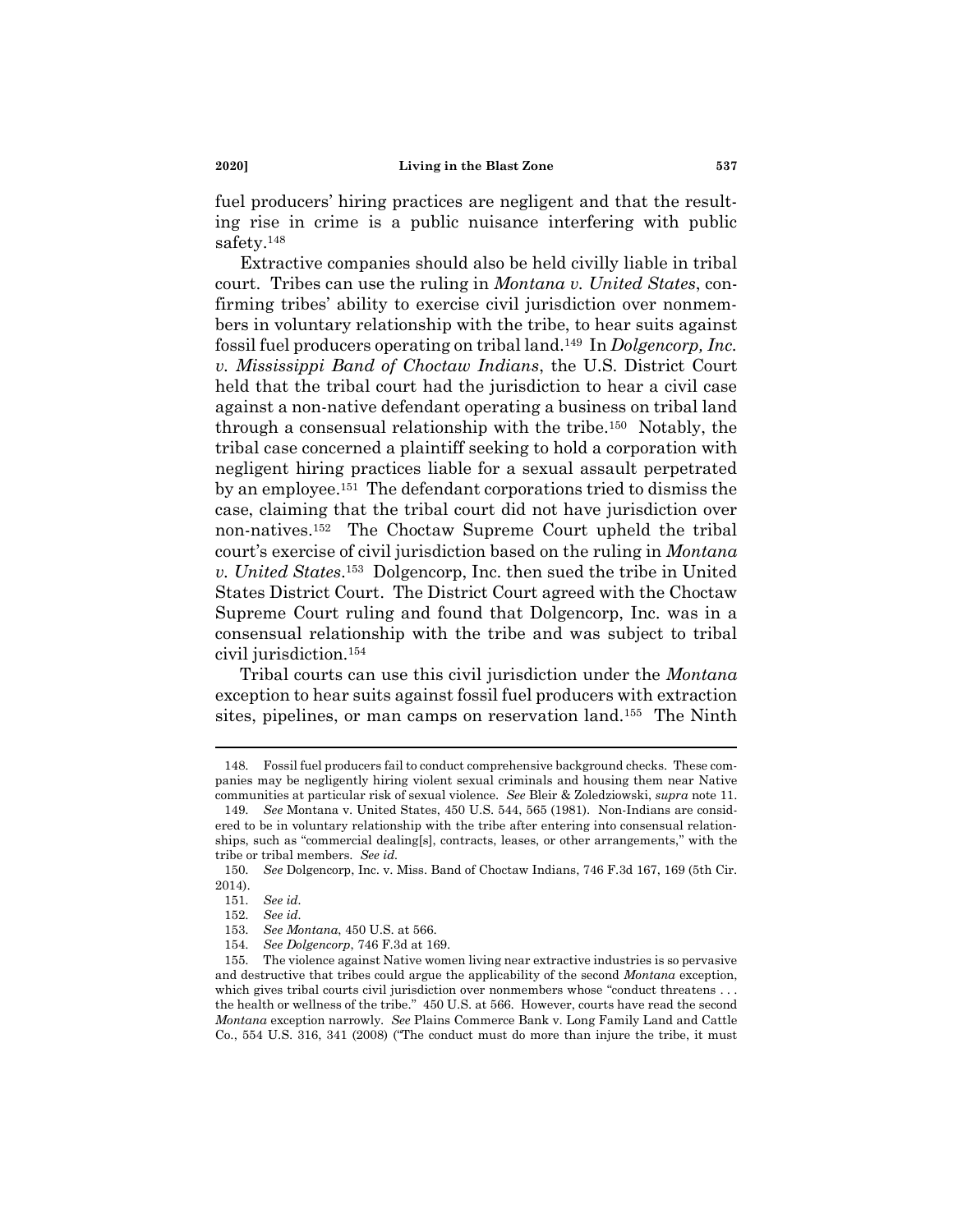Circuit held that establishing a consensual relationship and applying the *Montana* exception is especially straightforward in cases where relevant conduct occurred on tribal land.<sup>156</sup> Using the *Montana* exception, tribal courts could hear suits against energy companies for public nuisance and for vicarious liability for sexual assaults perpetrated by negligently hired employees. This civil liability, as well as full compliance with obligations under the Clean Air Act, would force extractive companies to reconcile with the human toll of their industry.

# V. CONCLUSION

Legislative and federal common law restrictions on tribal sovereignty and criminal jurisdiction have left Native women, especially those living near oil and gas booms, at risk of sexual violence. While VAWA and TLOA have begun to address the risks for Native women near extractive industries, practical and cultural barriers make these solutions insufficient, and there is still considerably more to be done.

To hold perpetrators accountable, tribes should be permitted to exercise full criminal jurisdiction over crimes on tribal land. Reinstitution of tribal criminal jurisdiction should come with the necessary federal funding to maintain an effective tribal criminal justice system. Federal and state law enforcement agencies with concurrent jurisdiction over crimes on tribal land should collaborate with tribal governments to implement guidelines for swift and appropriate sexual assault responses.

Furthermore, the EPA should hold extractors responsible by regulating future extractive sites based on a comprehensive analysis of all impacts of extraction on the "human environment," including impacts on the health and safety of Native women and not just on impacts to the local economy. Thoughtful and thorough regulation will reduce the effects of fossil fuel extraction on Native

<sup>&#</sup>x27;imperil the subsistence' of the tribal community."). In *Strate v. A-l Contractors, Inc.*, Justice Ginsburg clarified that the second *Montana* exception only applies in cases where adjudicatory authority is "needed to preserve 'the right of reservation Indians to make their own laws and be ruled by them.'" 520 U.S. 438, 459 (1997) (quoting Williams v. Lee, 358 U.S. 217, 220 (1959)). Based on these subsequent limiting readings, the second *Montana* exception is likely less applicable than the first exception to cases of violence against Native women.

<sup>156.</sup> *See* Water Wheel Camp Recreational Area, Inc. v. LaRance, 642 F.3d 802, 804 (9th Cir. 2011).